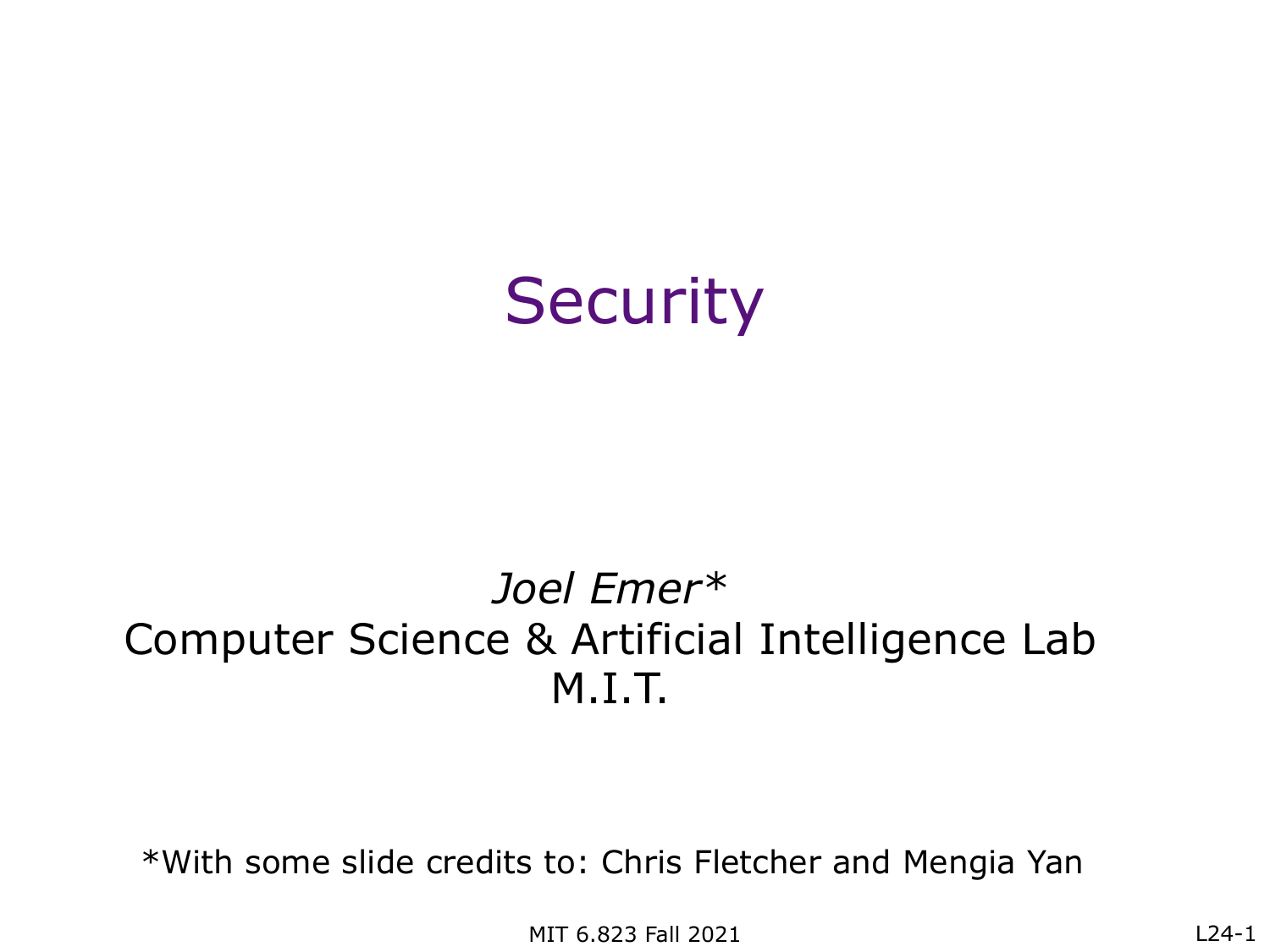## Security and Information Leakage

- Hardware isolation mechanisms like virtual memory guarantee that architectural state will not be directly exposed to other processes…but
- ISA and ABI are timing-independent interfaces, and – Specify *what* should happen, not *when*
- ISA and ABS only specify architectural updates
	- *Micro-architectural changes are left unspecified*
- …so implementation details and timing behaviors (e.g., microarchitectural state, power, etc.) may be used as channels to leak information!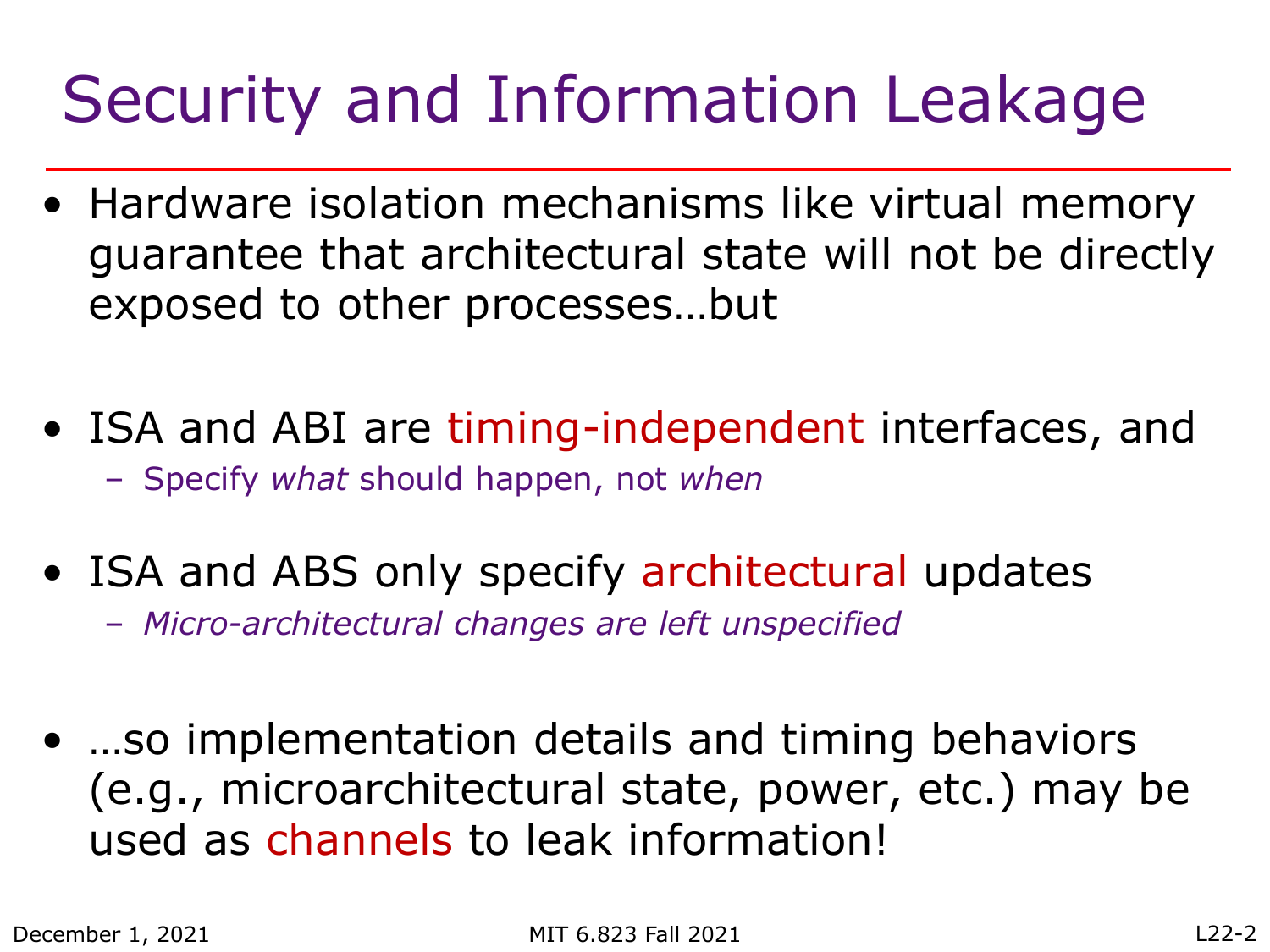## Simple Communication Model



- Transmitter accepts message
- Transmitter modulates channel
- Receiver detects modulation on channel
- Receiver decodes modulation as message.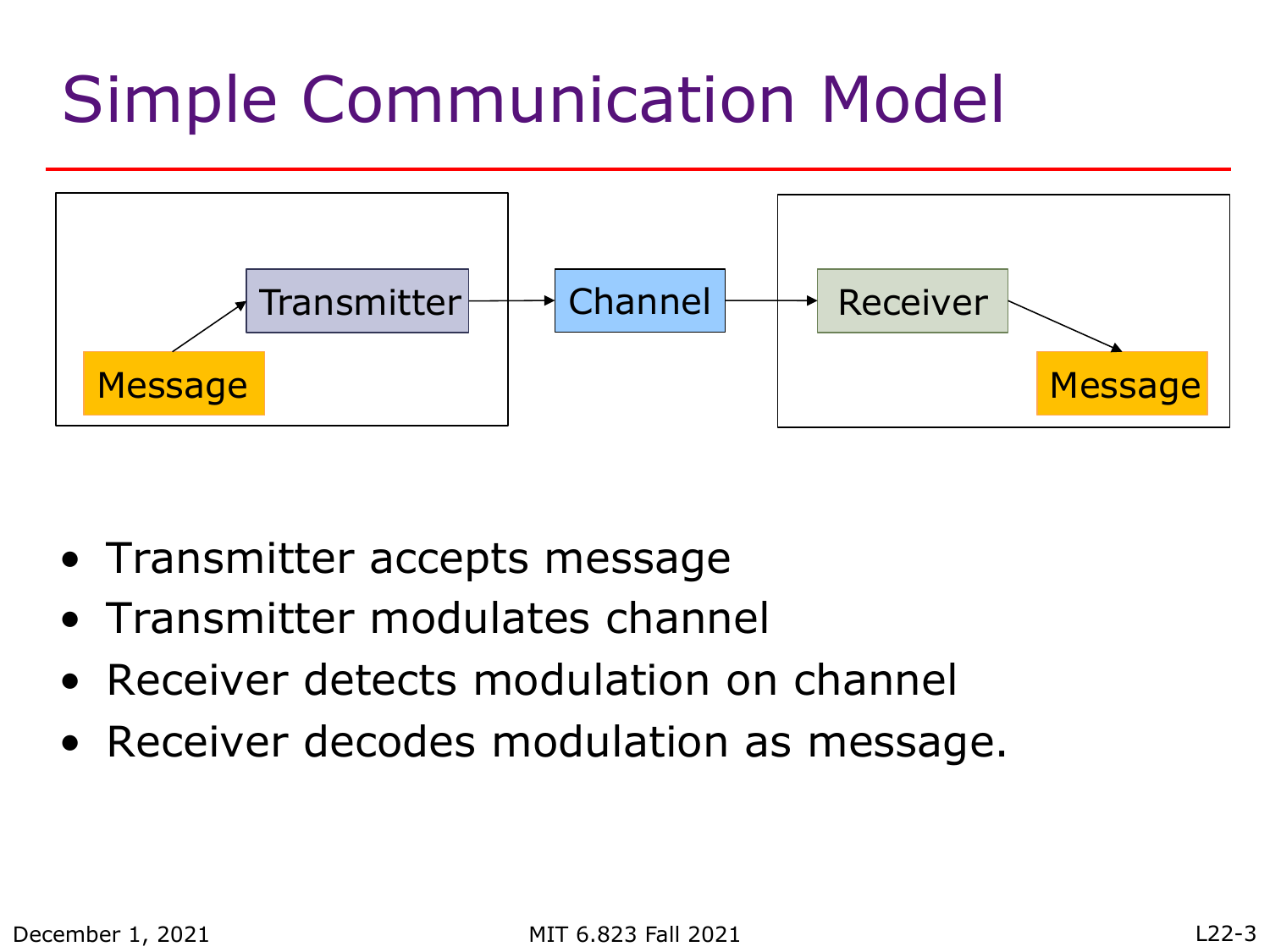#### Communication Model of Attacks [Belay, Devadas, Emer]



- Domains Distinct architectural domains in which architectural state is not shared.
- Channel some "state" that can be changed, i.e., modulated, by the "transmitter" and whose modulation can be detected by the "receiver".
- Secret the "message" that is transmitted on the channel and detected by the receiver

Because channel is not a "direct" communication channel it is often referred to as a "side channel"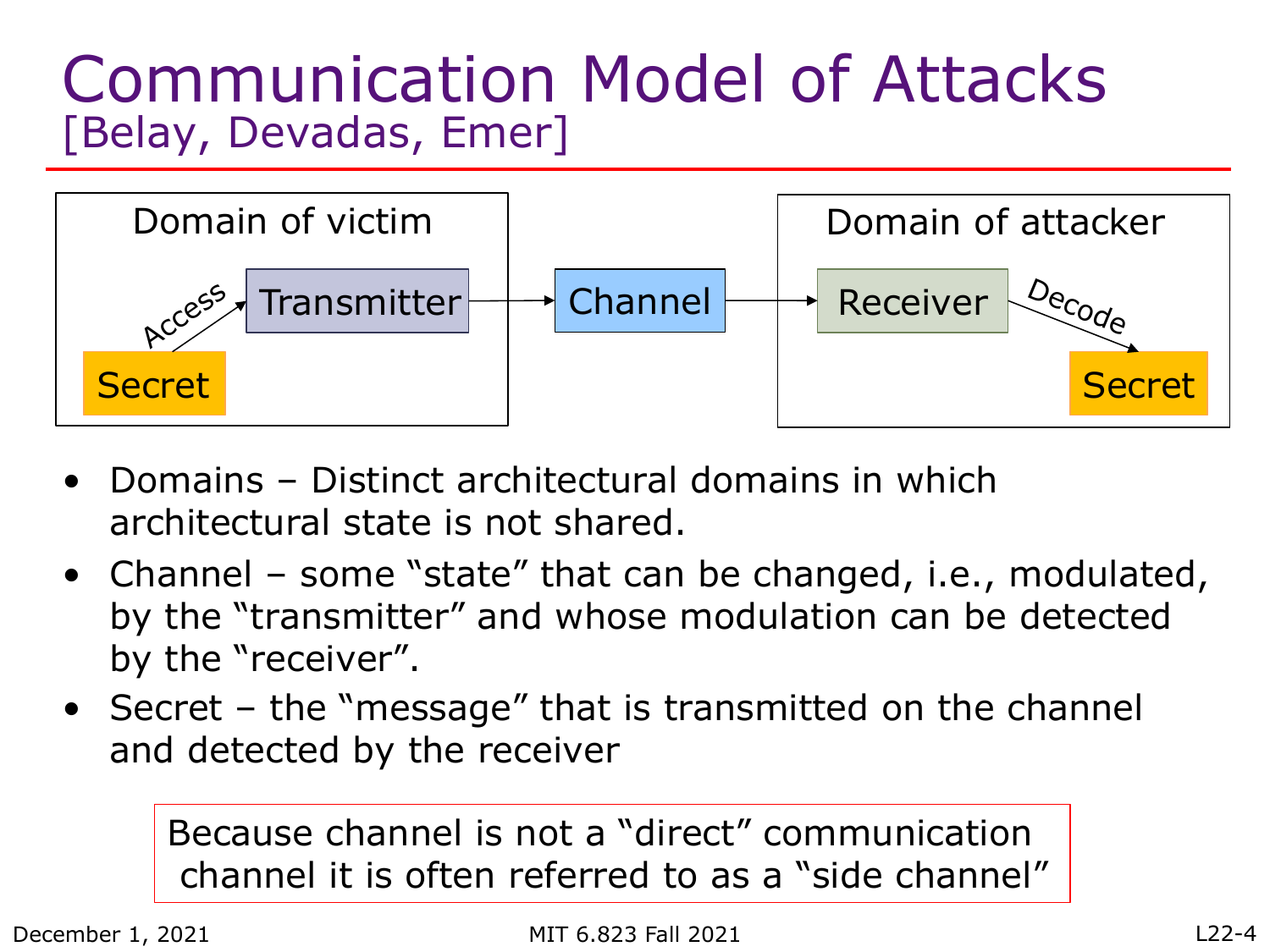#### Communication Model of Attacks [Belay, Devadas, Emer]



- 1. Transmitter "accesses" secret
- 2. Transmitter modulates channel with a message based on secret
- 3. Receiver detects modulation on channel
- 4. Receiver decodes modulation as a message containing the secret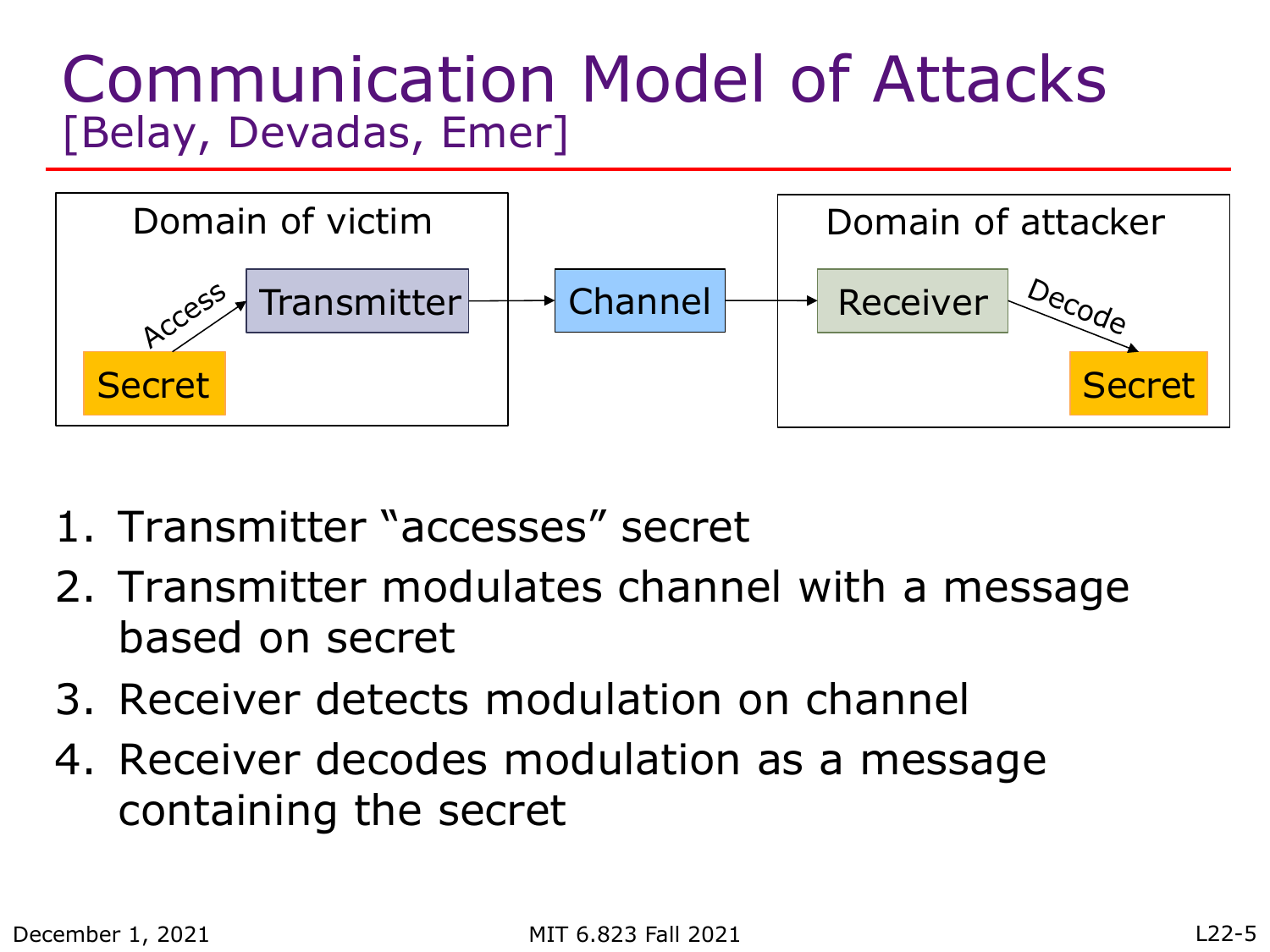### ATM Acoustic Channels







- Secret: Pin
- Transmitter: Keypad
- Channel: Air
- Modulation: Acoustic waves
- Receiver: Cheap Microphone
- Decoders: ML Model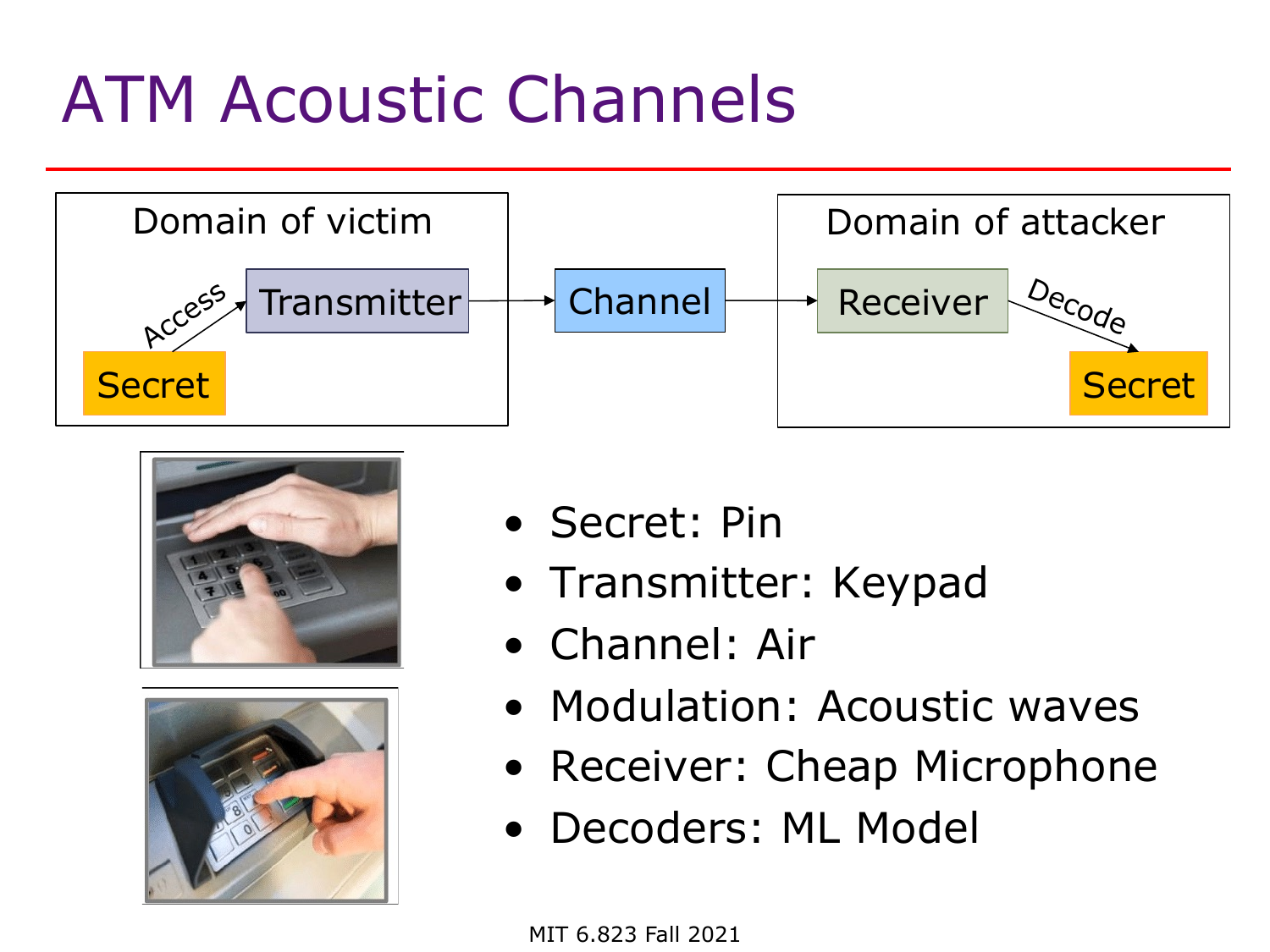# Physical vs Timing vs uArch Channel

• What can the adversary observe?



Attacker requires measurement equipment  $\rightarrow$ physical access

Attacker may be remote (e.g., over an internet connection)

Processor | Response

**Timing channels**

time



Attacker may be remote, or be colocated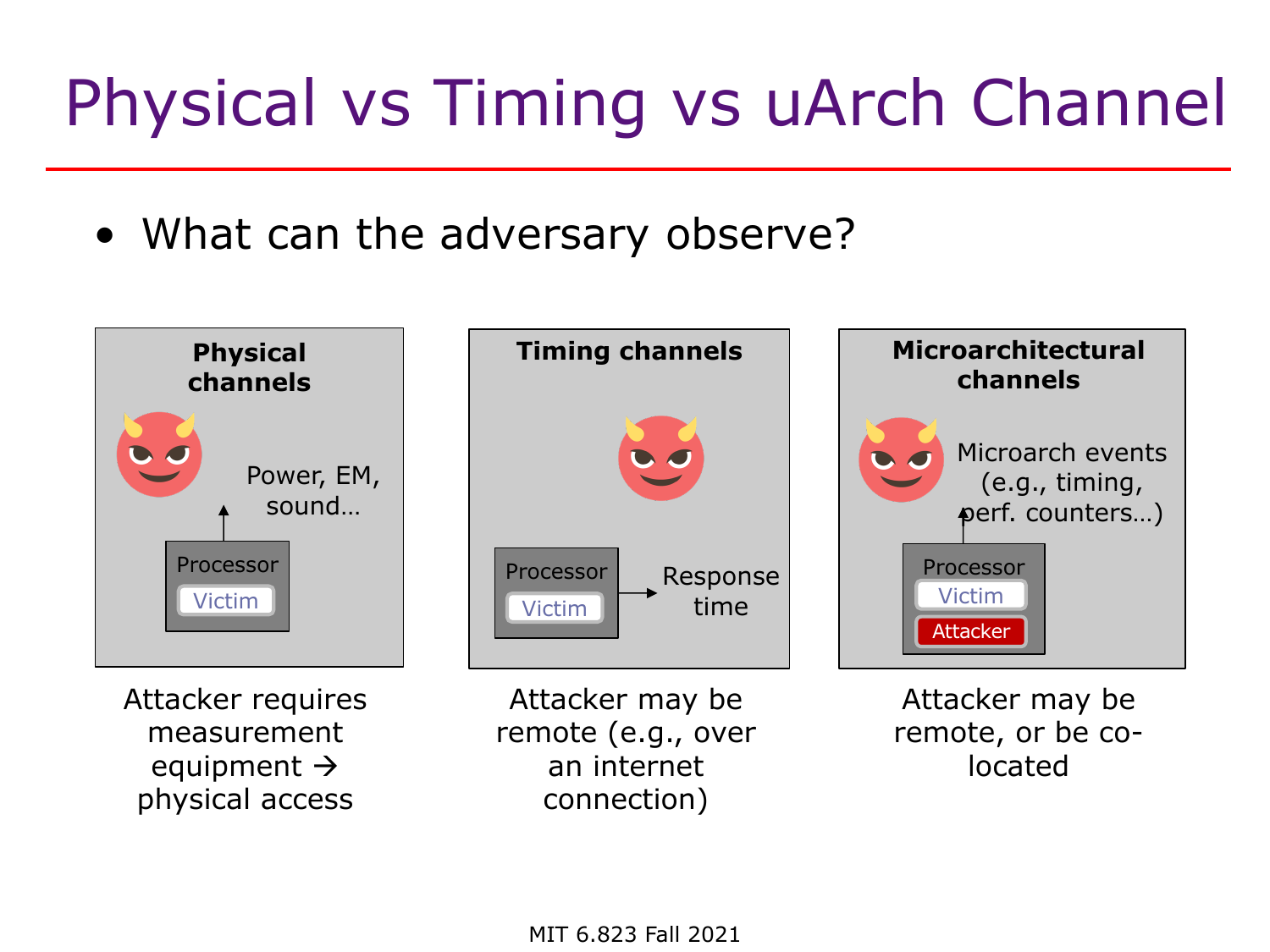## What can you do with these channels?

- Violate privilege boundaries
	- Inter-process communication
	- Infer an application's secret
- (Semi-Invasive) application profiling

Different from traditional software or physical attacks:

- Stealthy. Sophisticated mechanisms needed to detect channel
- Usually, no permanent indication one has been exploited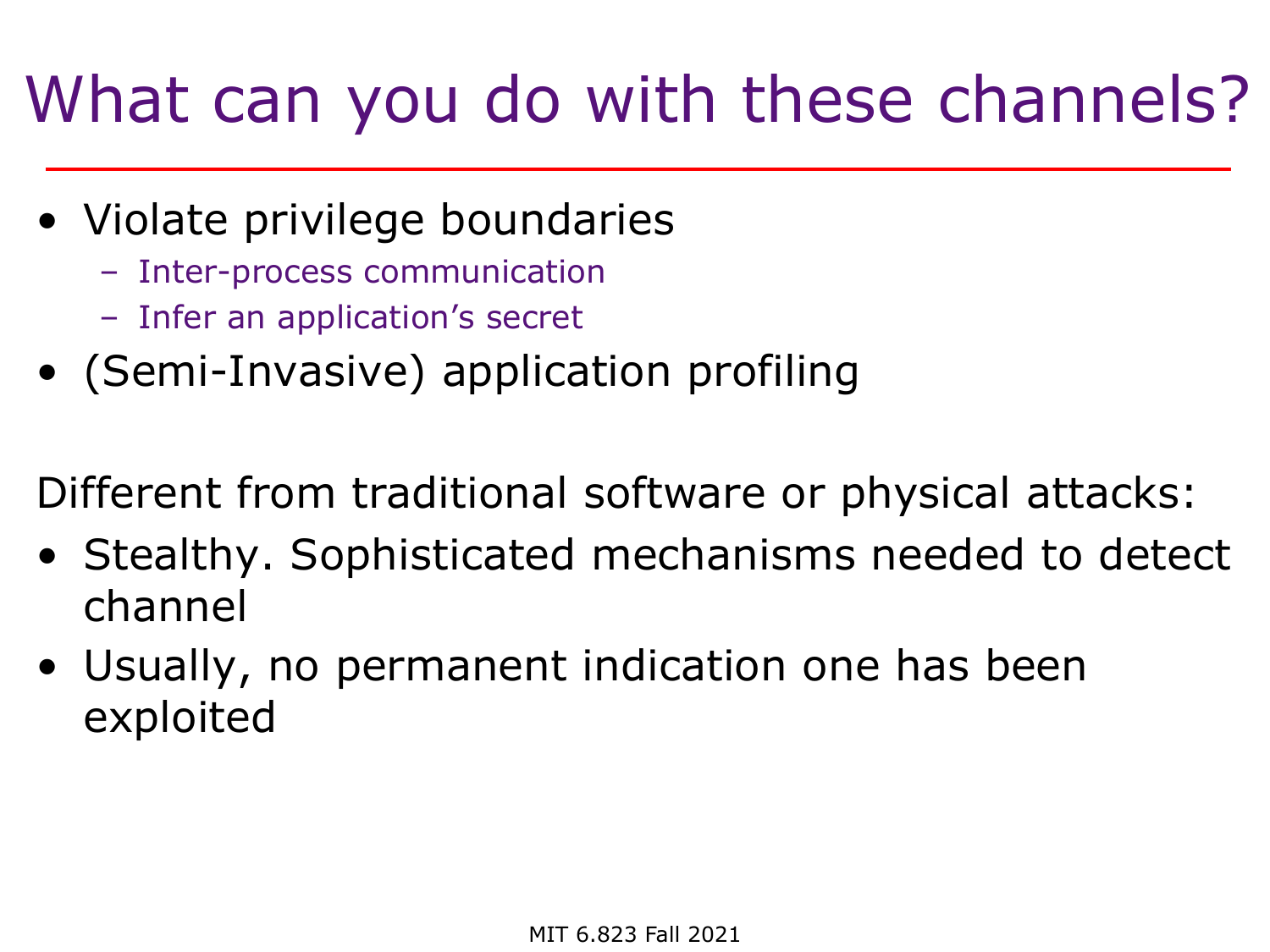#### A Cache-based Channel

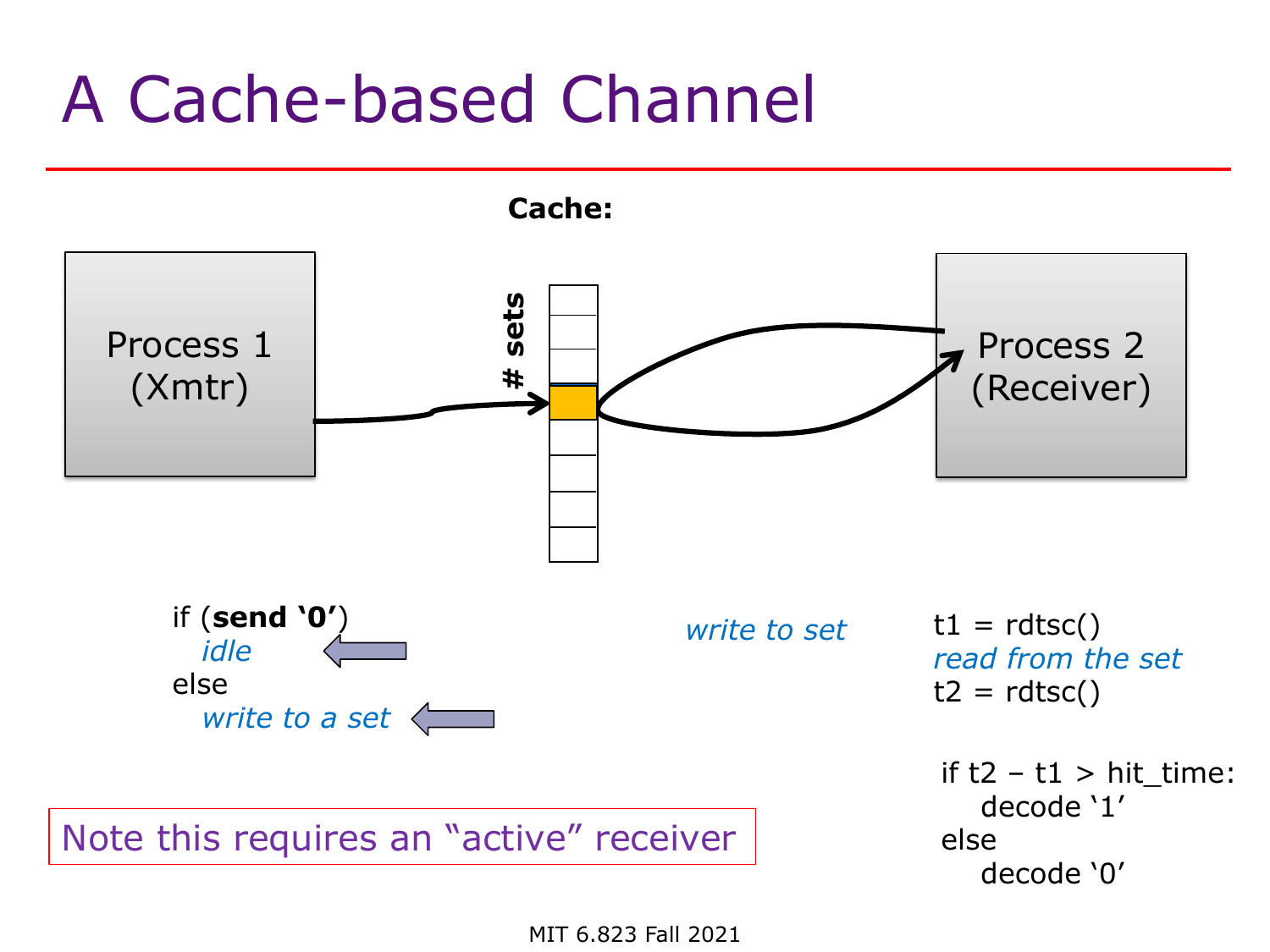### Communication w/ Active Receiver



- 1. An active receiver may need to "precondition" the channel to prepare for detecting modulation
- 2. An active receiver also needs to deal with synchronization of transmission (modulation) activity with reception (demodulation) activity.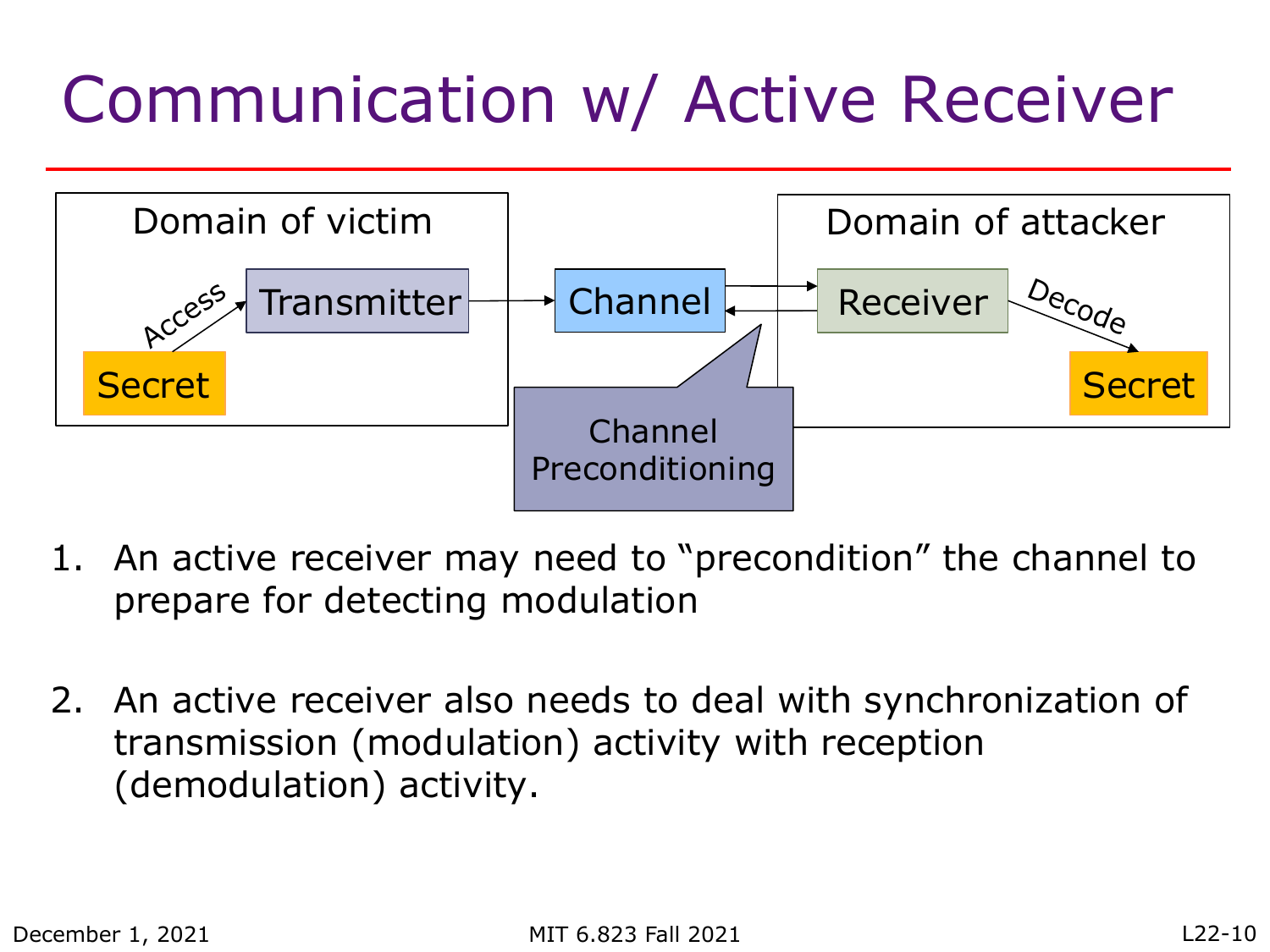#### A Multi-way Cache-based Channel

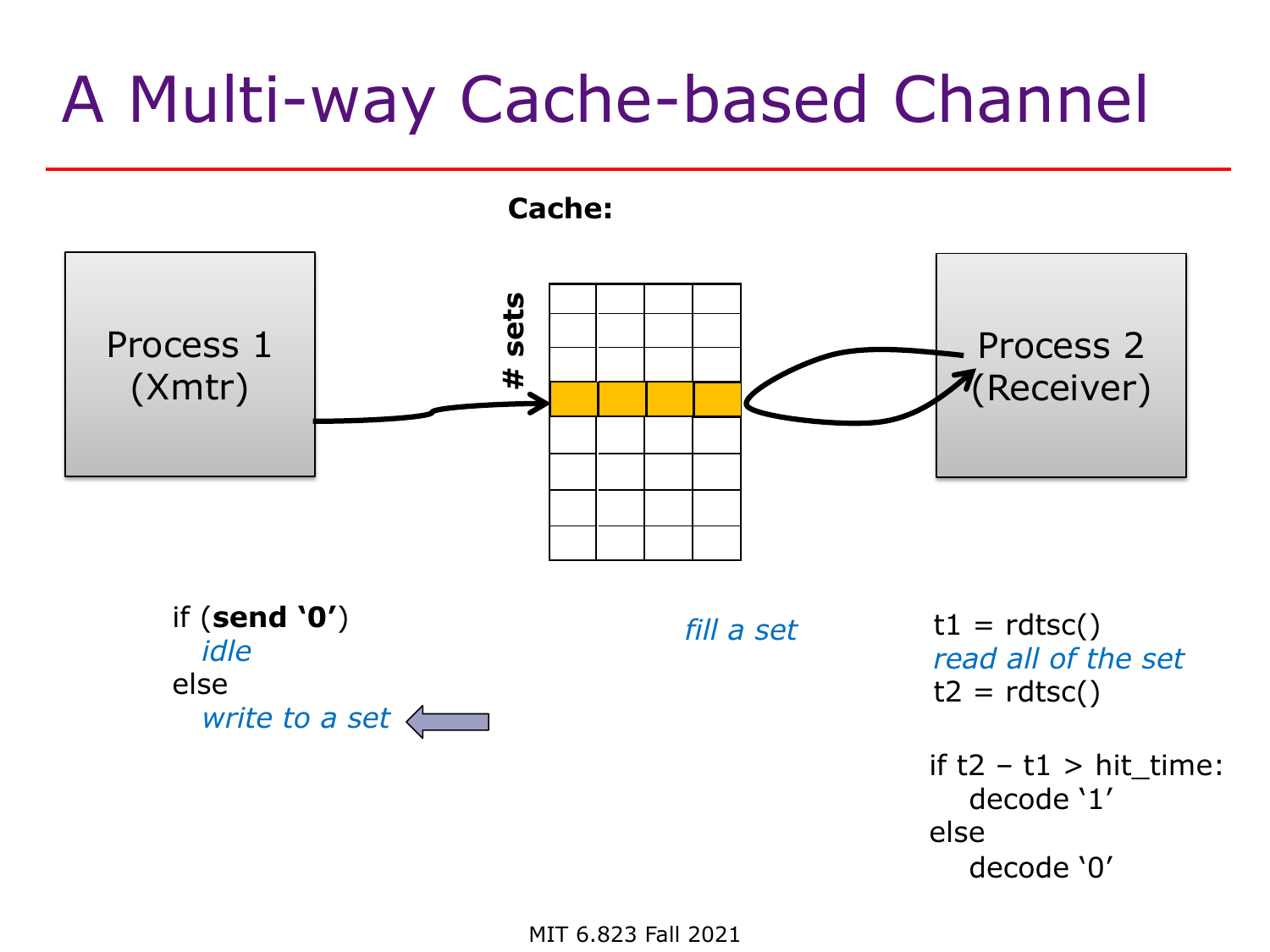### Disrupting Communication

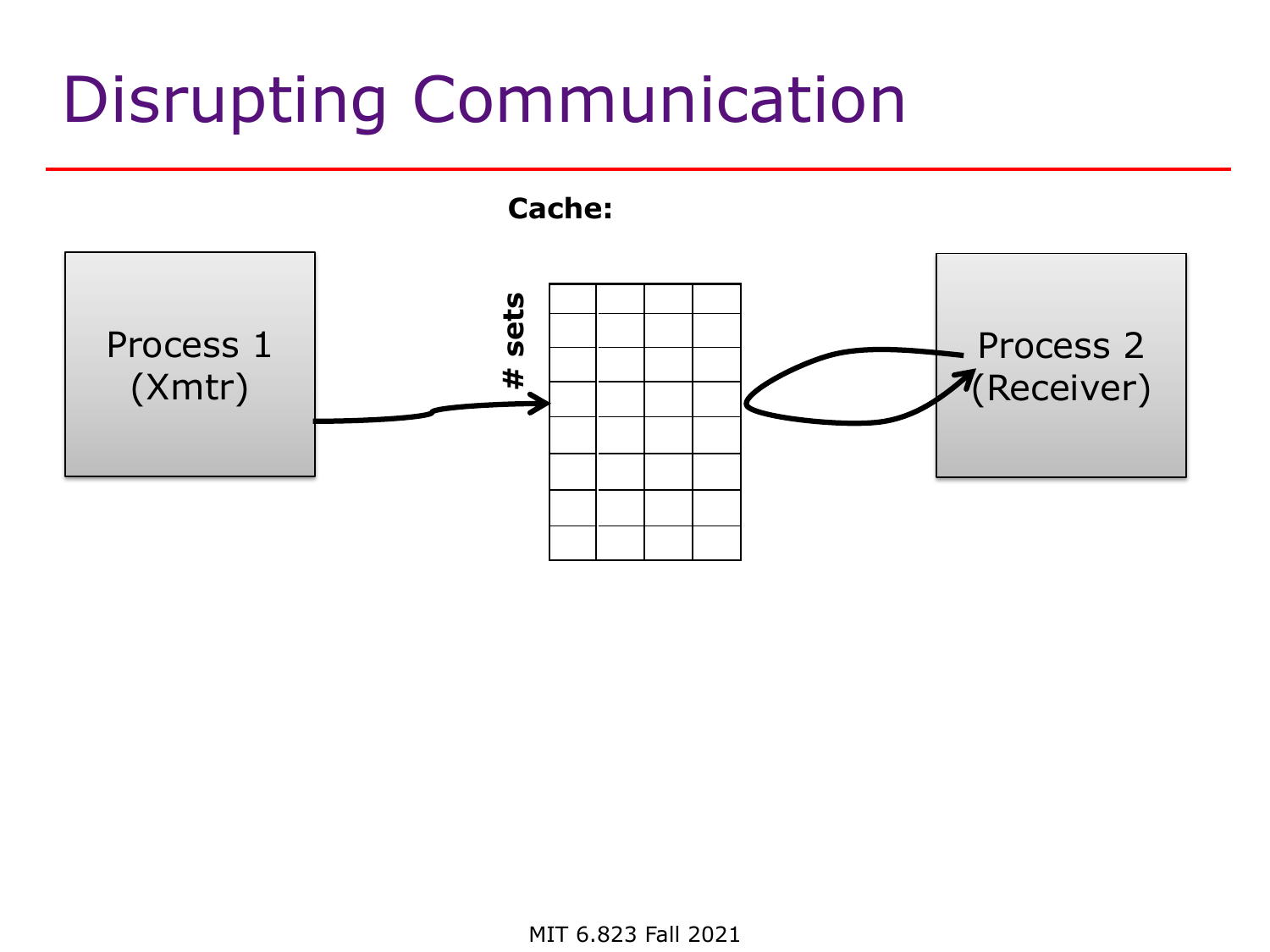## Disrupting Communication

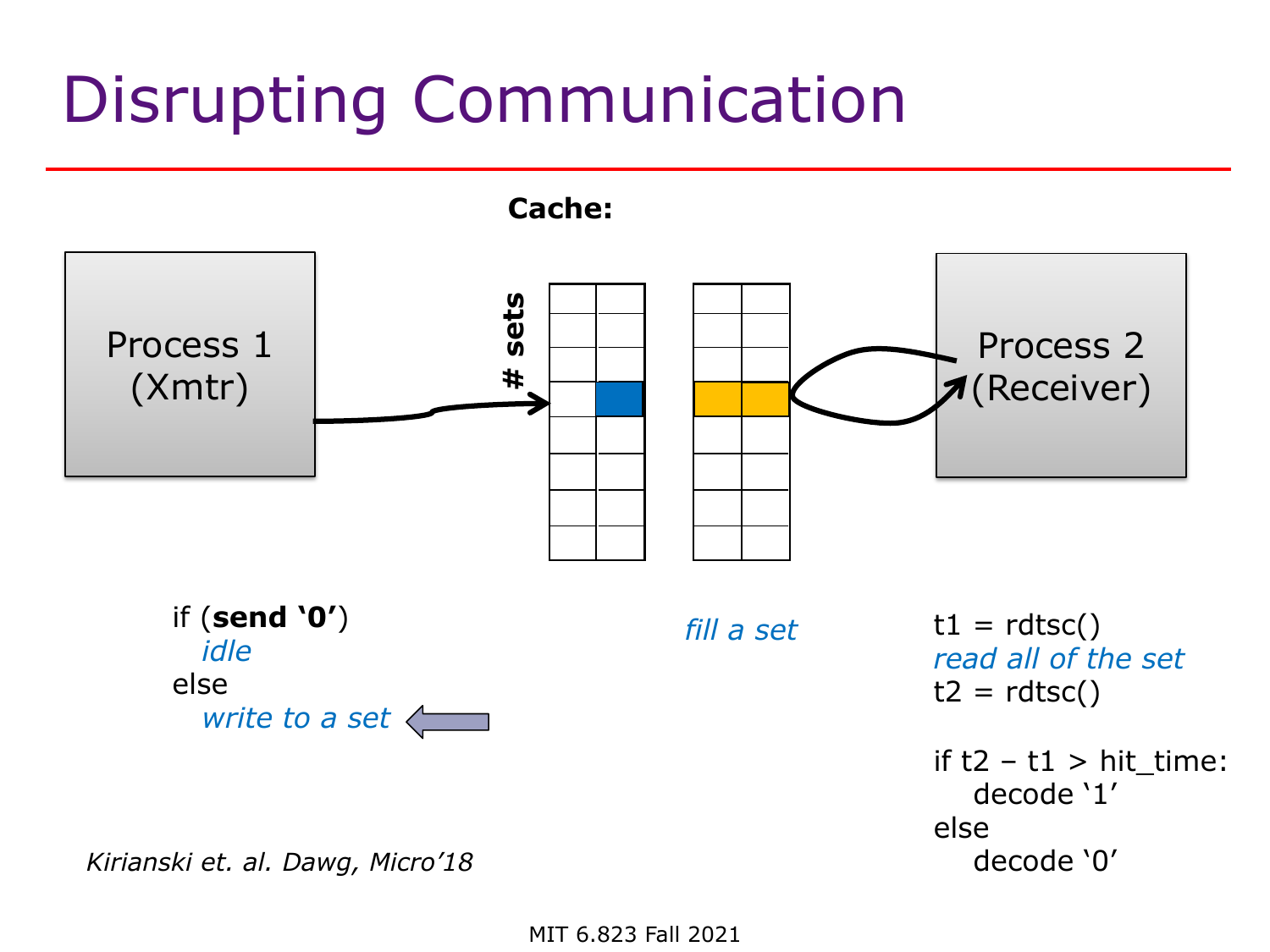## Disjoint Channels



- 1. Making disjoint channels makes communication impossible.
- 2. Channel can be allocated by "domain" and will need to be "cleaned" as processes enter and leave running state, so next process cannot see any "modulation" on the channel.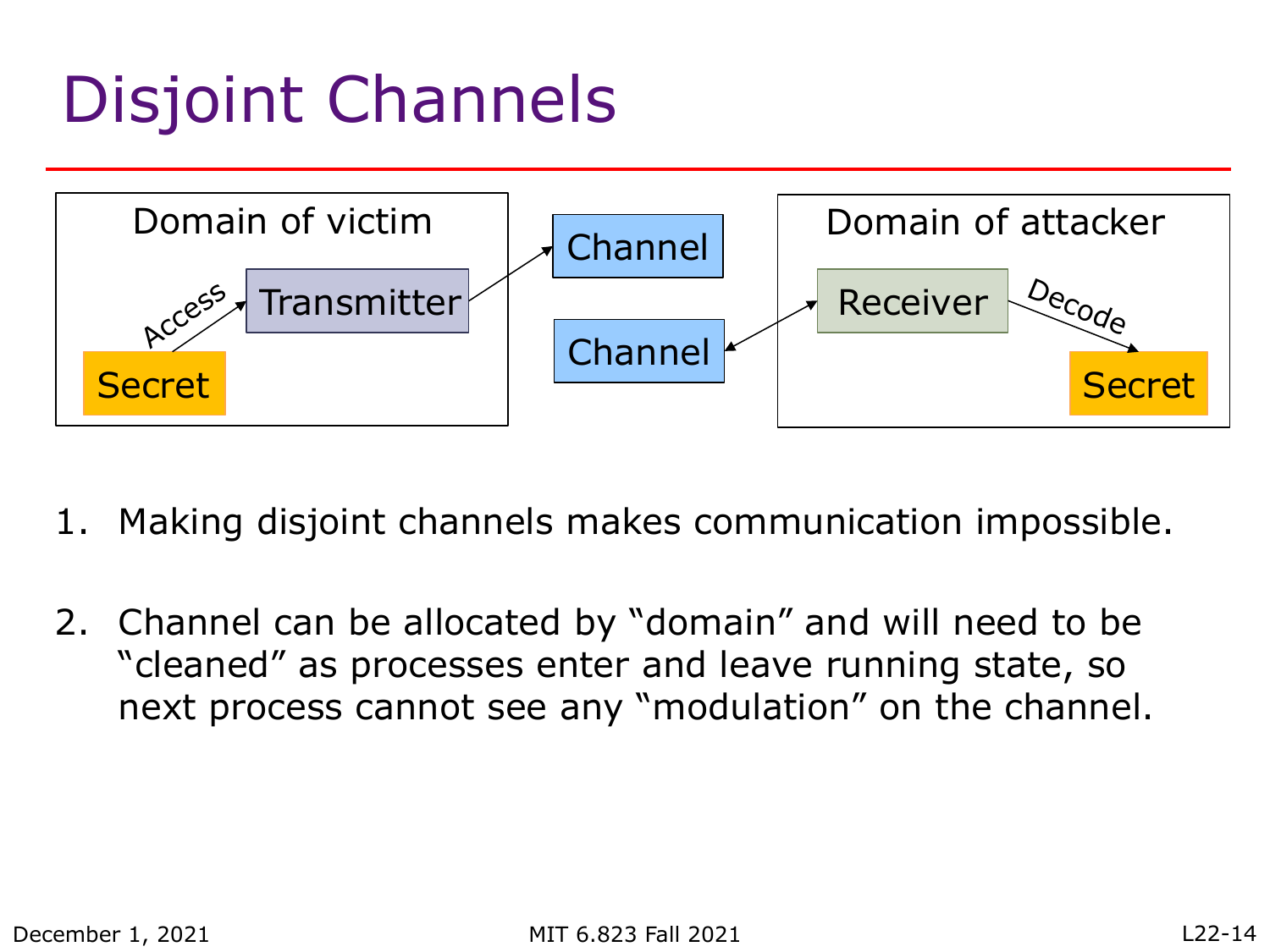# Obfuscating the channel (1)



• Adding a single hash makes it difficult for the receiver to craft an address that monitors a specific set because addresses in each process will not match one-to-one.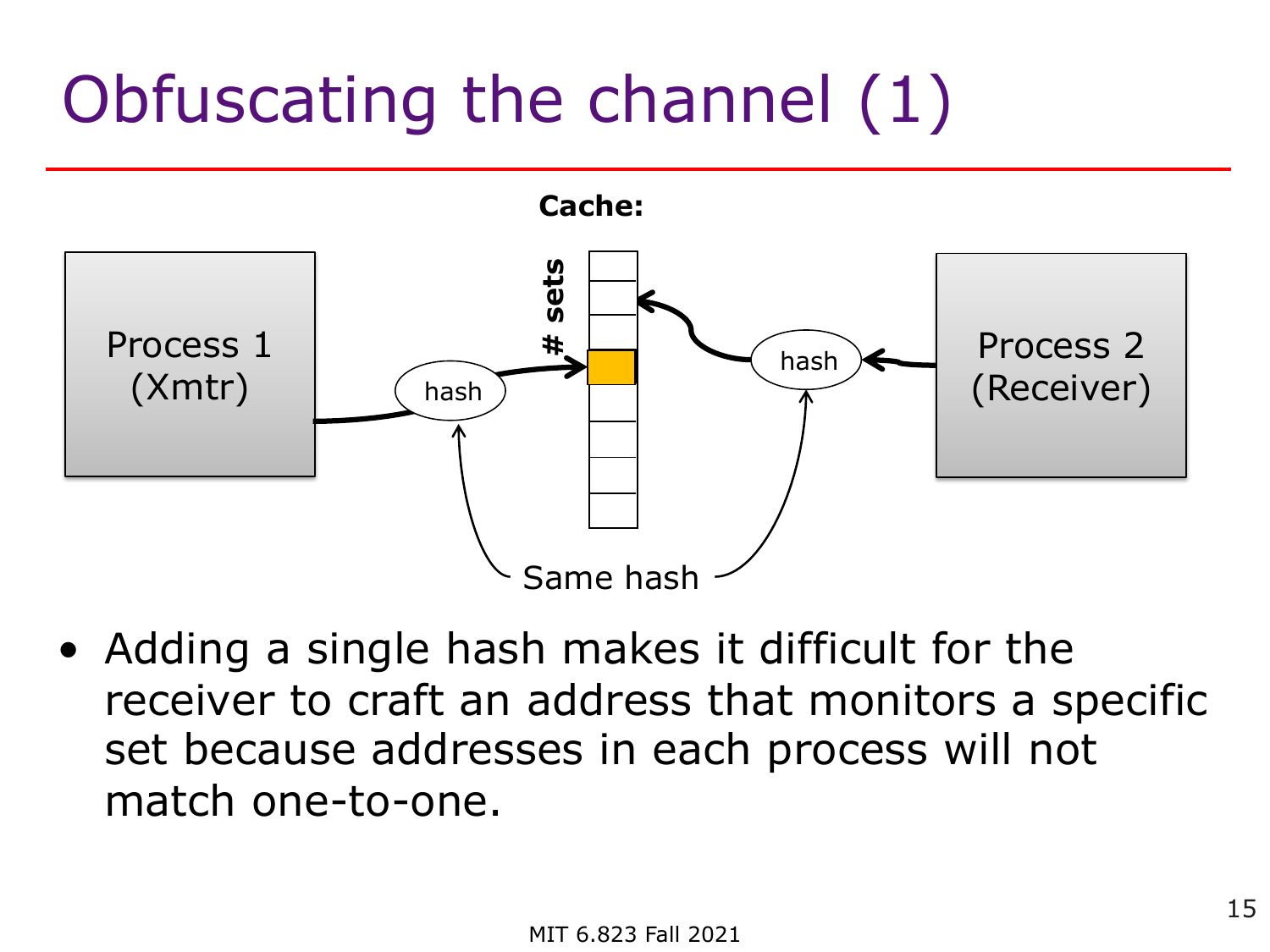### Communication with subchannels



- 1. Transmissions may now occur on one of many subchannels
- 2. With a single hash, analysis by the receiver can, however, figure out which subchannel will be modulated.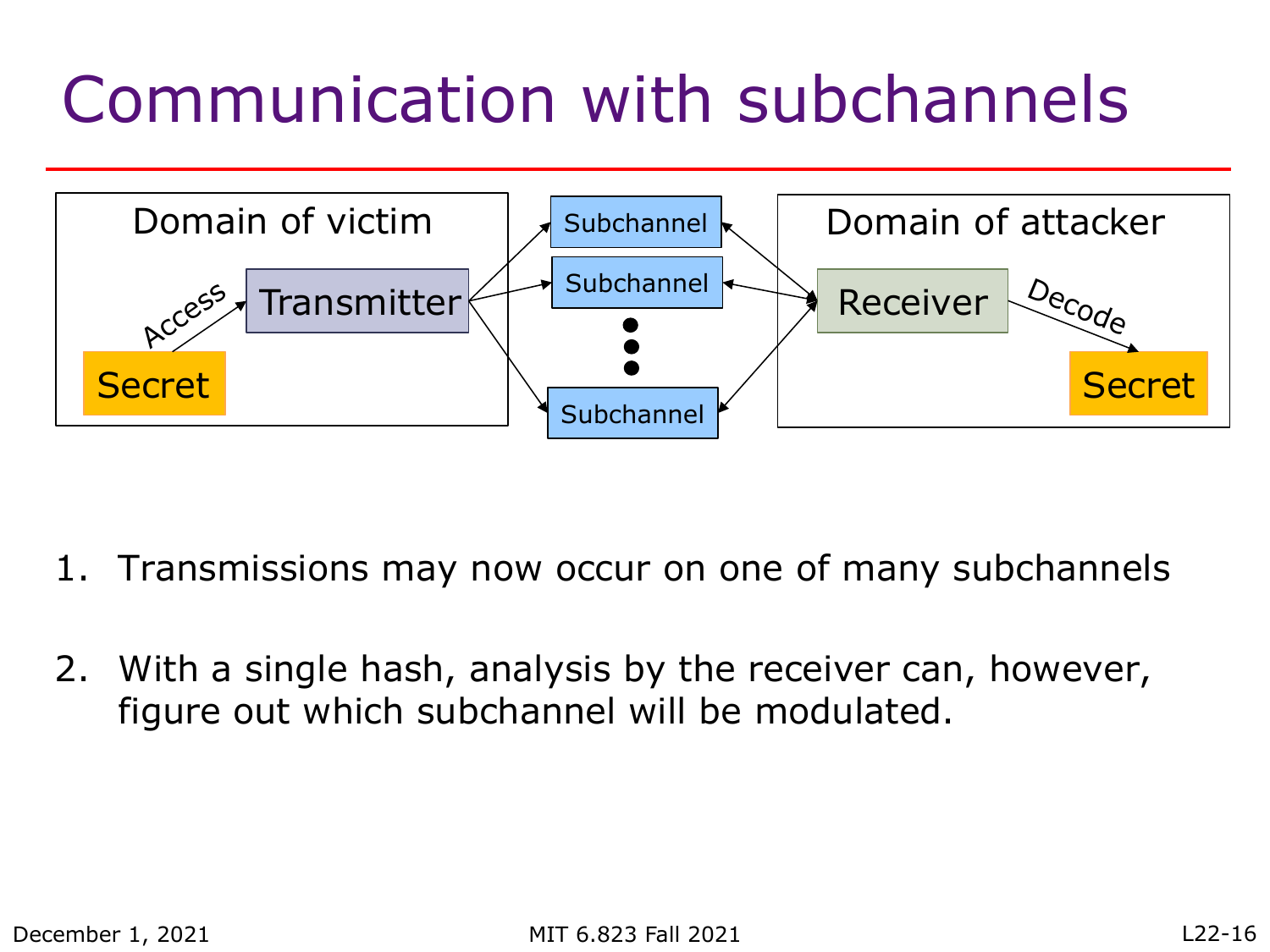# Obfuscating the channel (2)



- Adding a process dependent hash makes the needed cache collision probabilistic.
- Now the receiver needs an extra step to find a way to probe a variety of "channels" to detect modulation.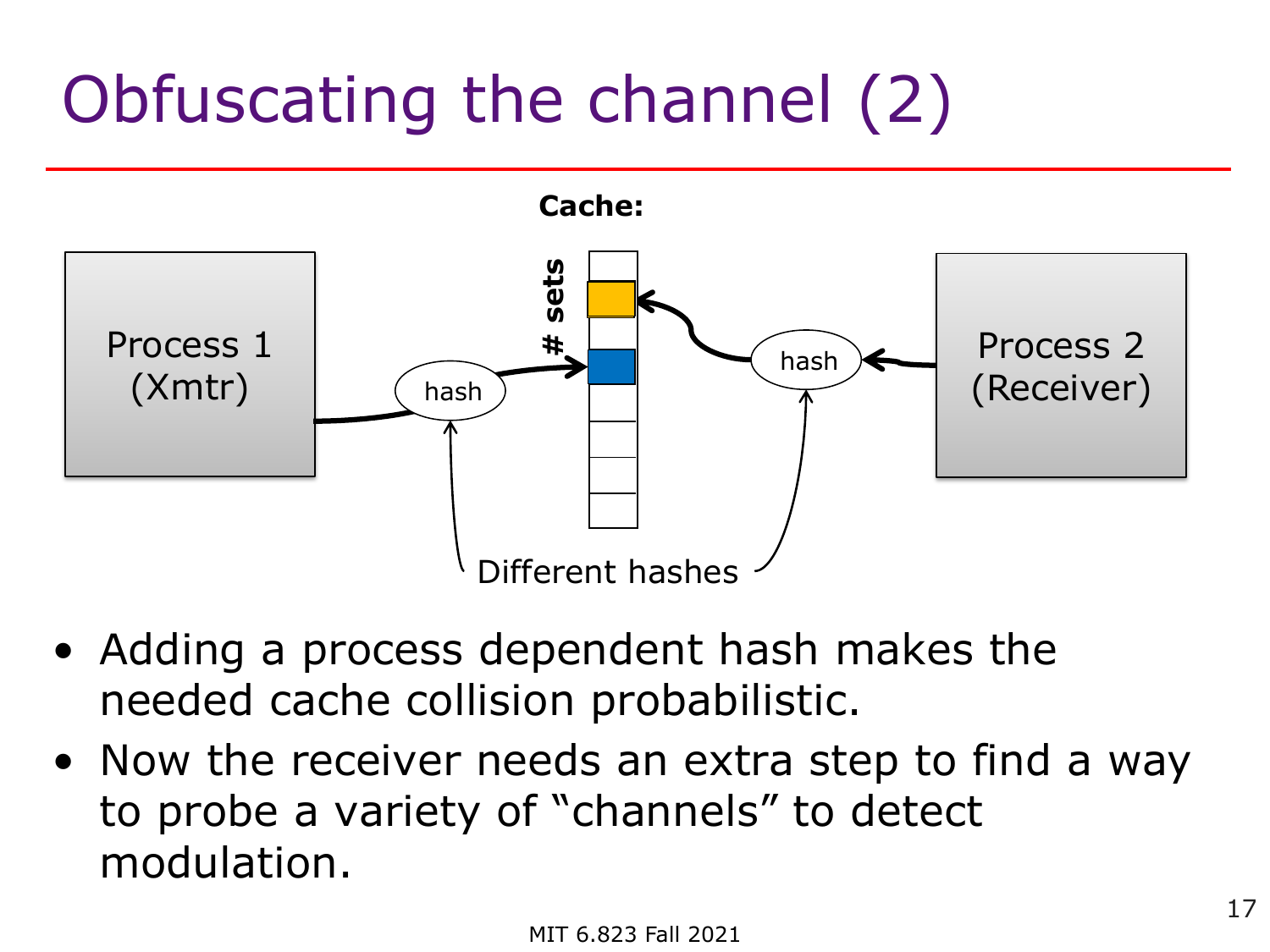## Receiver Calibration



- 1. The calibration unit determines which subchannels (addresses) the receiver needs to use to detect modulation by a transmission
- 2. The receiver may just observe known transmissions by the transmitter to determine the subchannels to monitor
- 3. Or, the receiver may provoke the transmitter to make a particular transmission..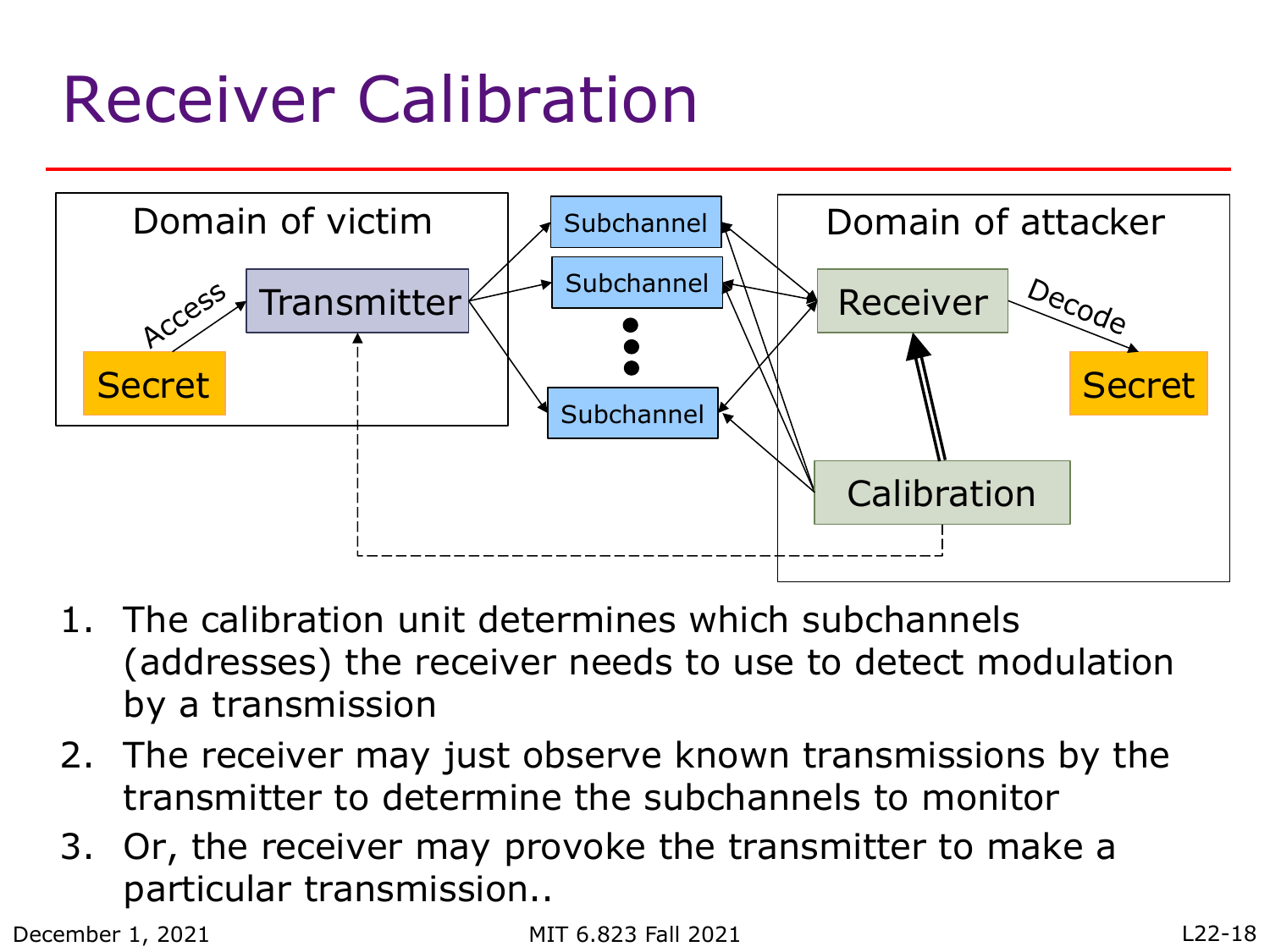## Hashing\* variations

#### • Nature of hash

- Well-known
- Secret
- Cryptographic (per machine key)
- Hashes per core
	- Single for all processes
	- Per process hash

#### • Variation with time

- Unchanging
- Fixed interval in accesses (all sets at once or subset of sets)
- Random interval (all sets at once or subset of sets)

#### • Hashes per address

– Single or multiple

\*Hash -> address to set index mapping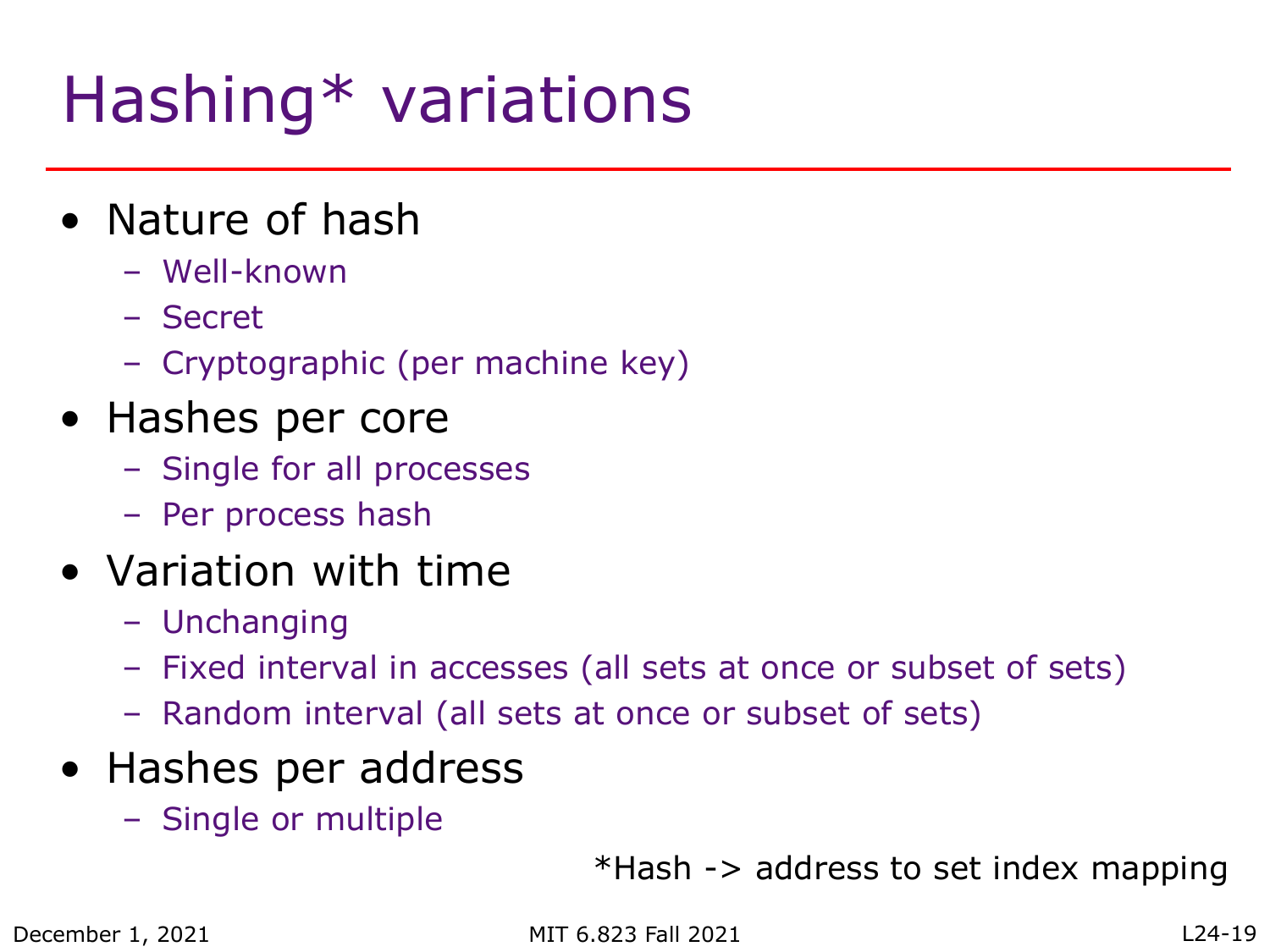#### Generalizes to Other Resources

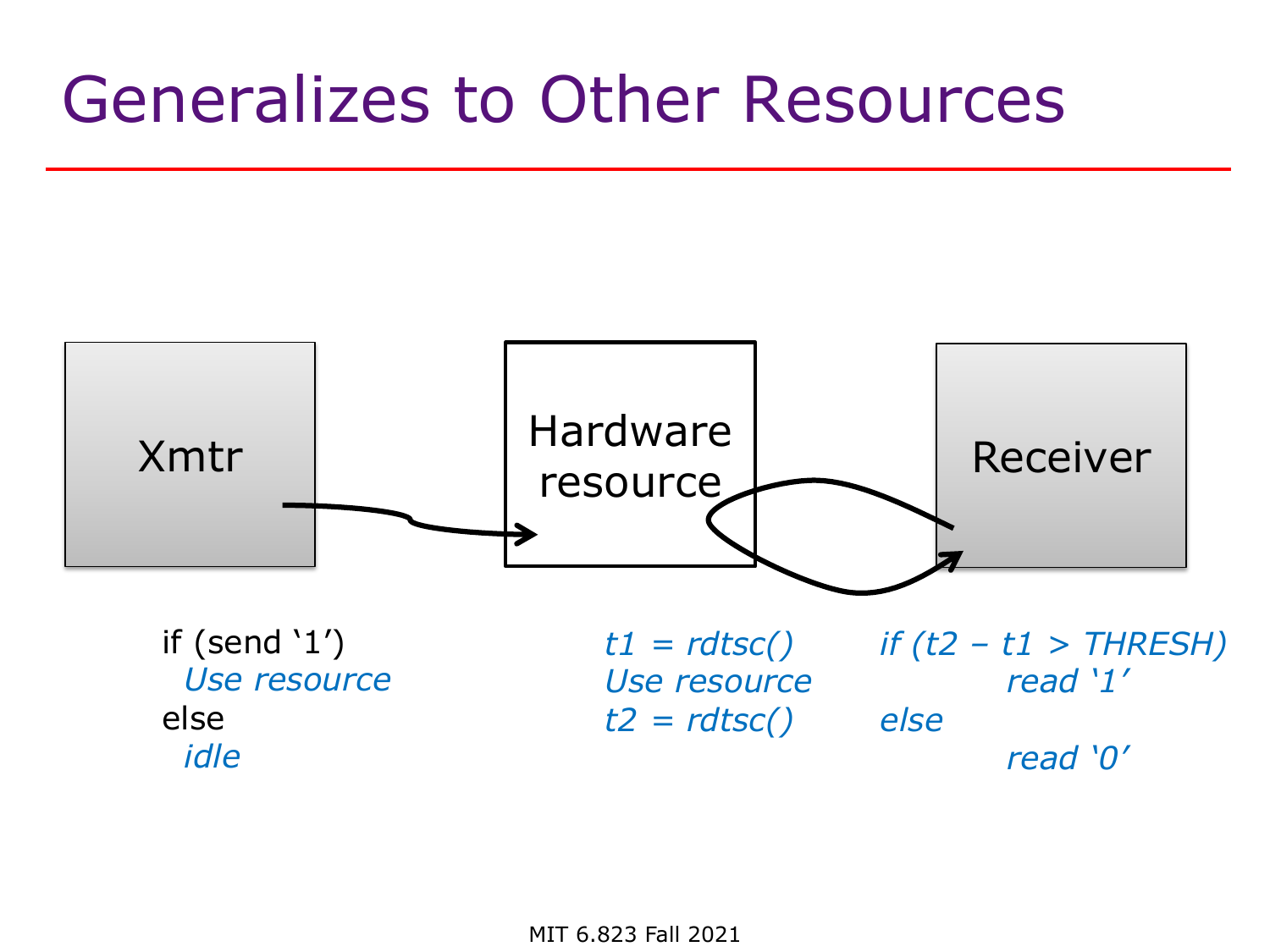### Types of State-based Channels

| <b>Resource</b>         | <b>Shared by</b>      |
|-------------------------|-----------------------|
| Private cache (L1, L2)  | Intra-core            |
| Shared cache (LLC)      | On-socket cross core  |
| Cache directory         | Cross socket          |
| DRAM row buffer         | Cross socker          |
| TLB (private/shared)    | Intra-core/Inter-core |
| <b>Branch Predictor</b> | Intra-core            |
|                         | .                     |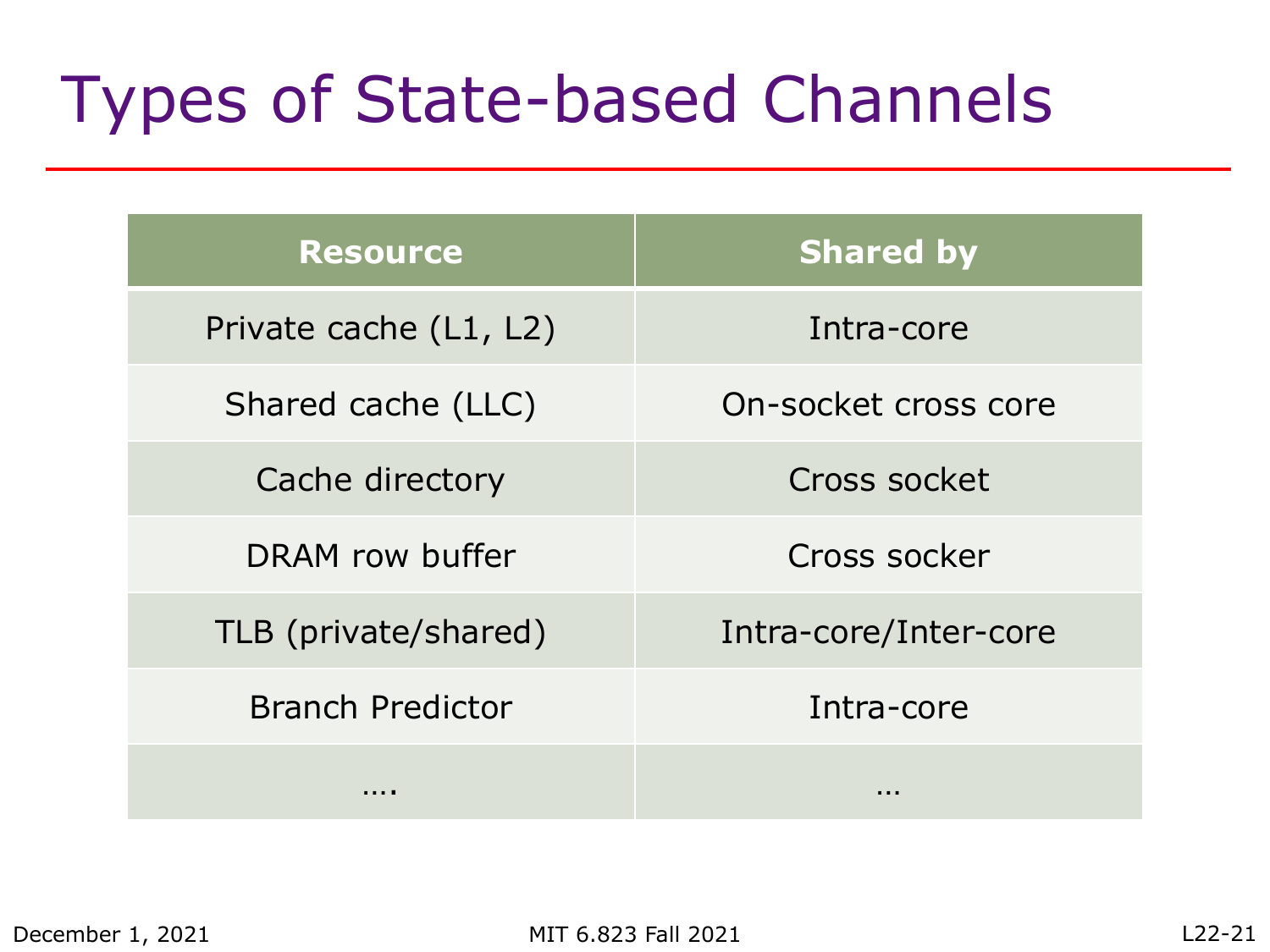#### Simple Transmitter

#### *secret = oneof(0..1)* **if** *secret* **== 1: x =** *channel*



#### Like an amplitude modulated (AM) radio transmission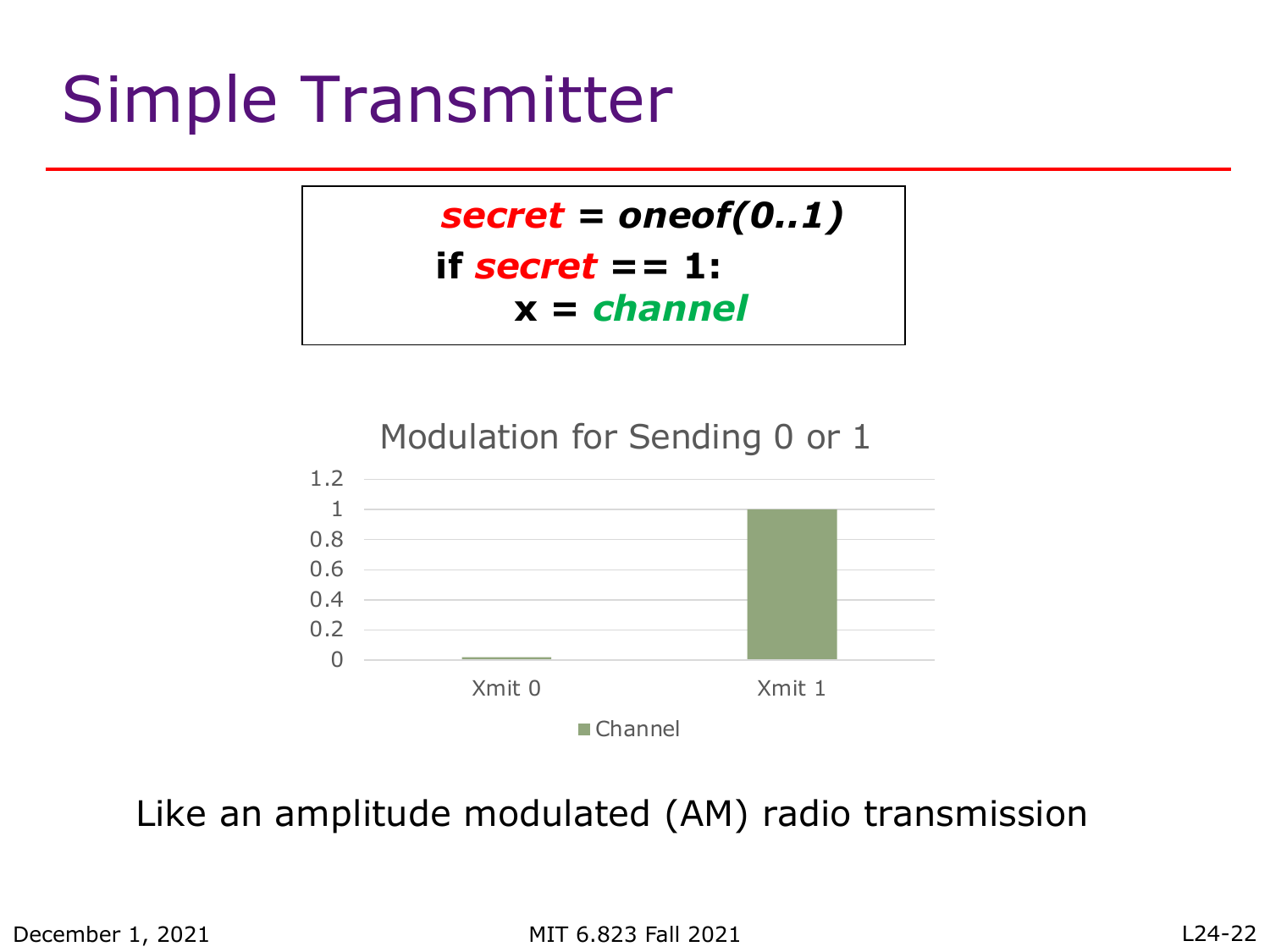#### "AM" Transmitter in RSA [Percival 2005]

• Assume square-and-multiply based exponentiation

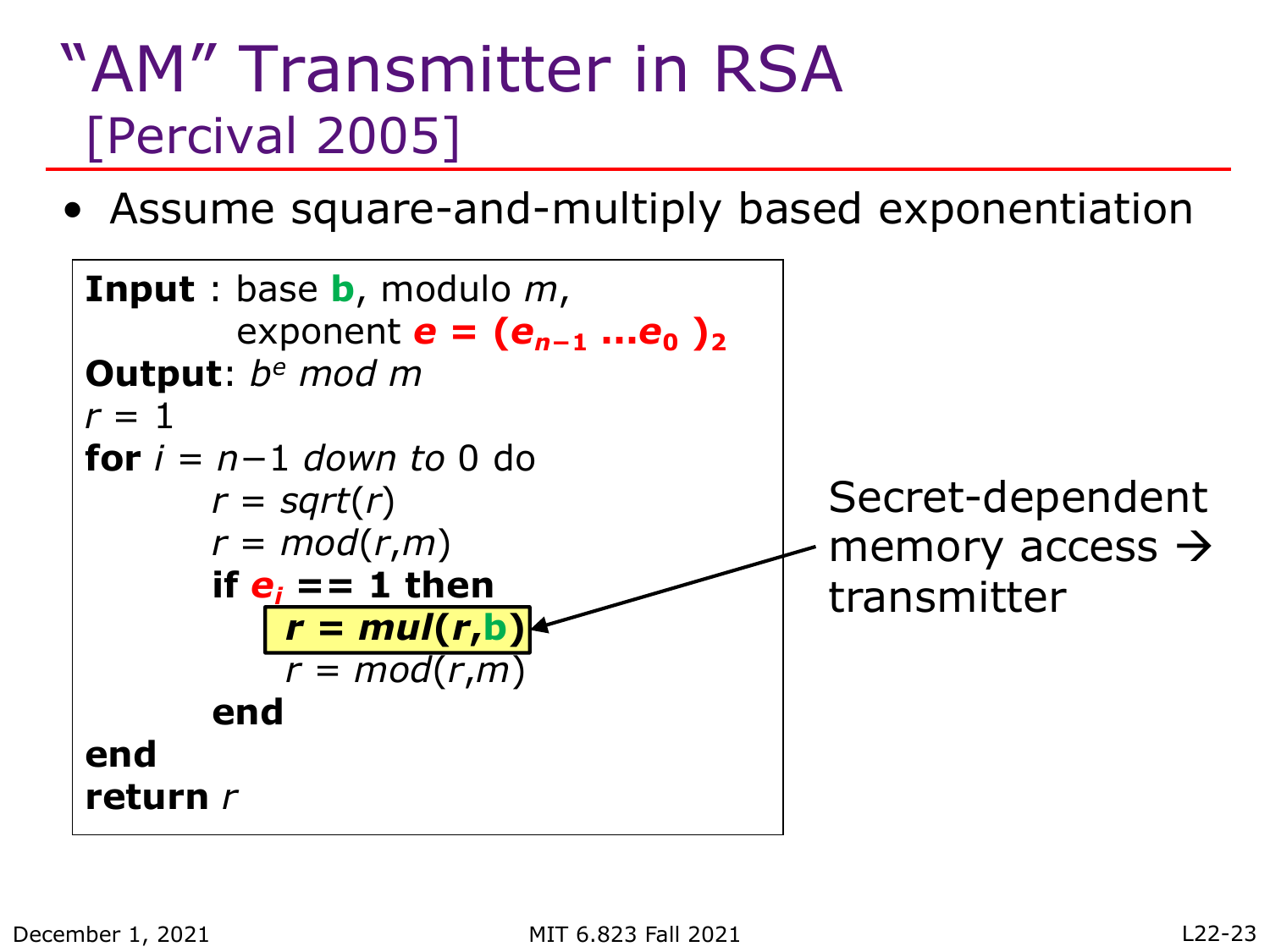#### Noise in the channel



MIT 6.823 Fall 2021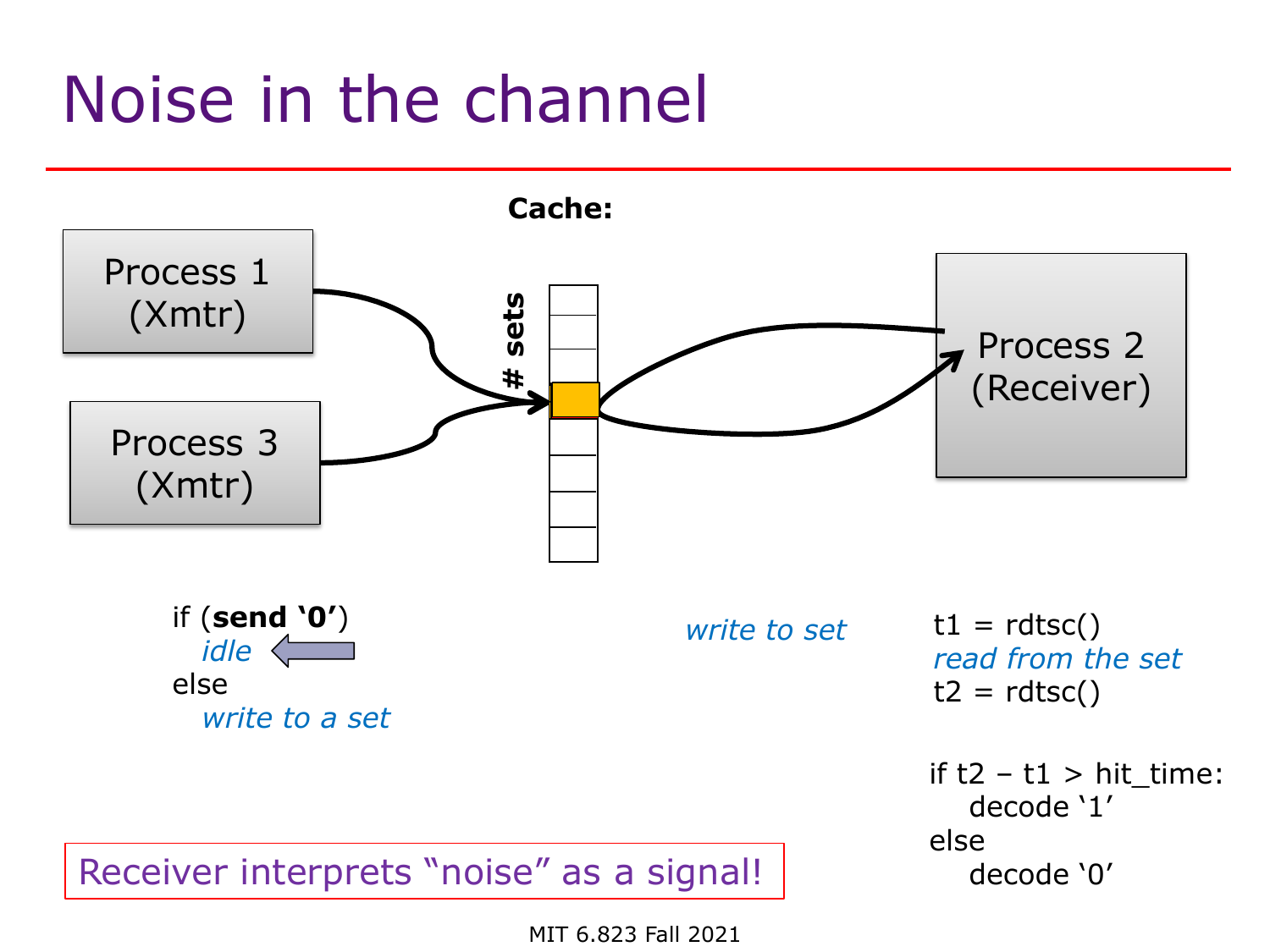## Channel Noise



- 1. Another (or the same) transmitter may introduce changes of state (noise) into the channel which will confound the receiver
- 2. Reception now becomes probabilistic, and a stochastic analysis is needed for the receiver to decode the modulation it sees in the channel.
- 3. Increases in reliability of reception can be improved by improved message encoding, e.g., by repeating the message.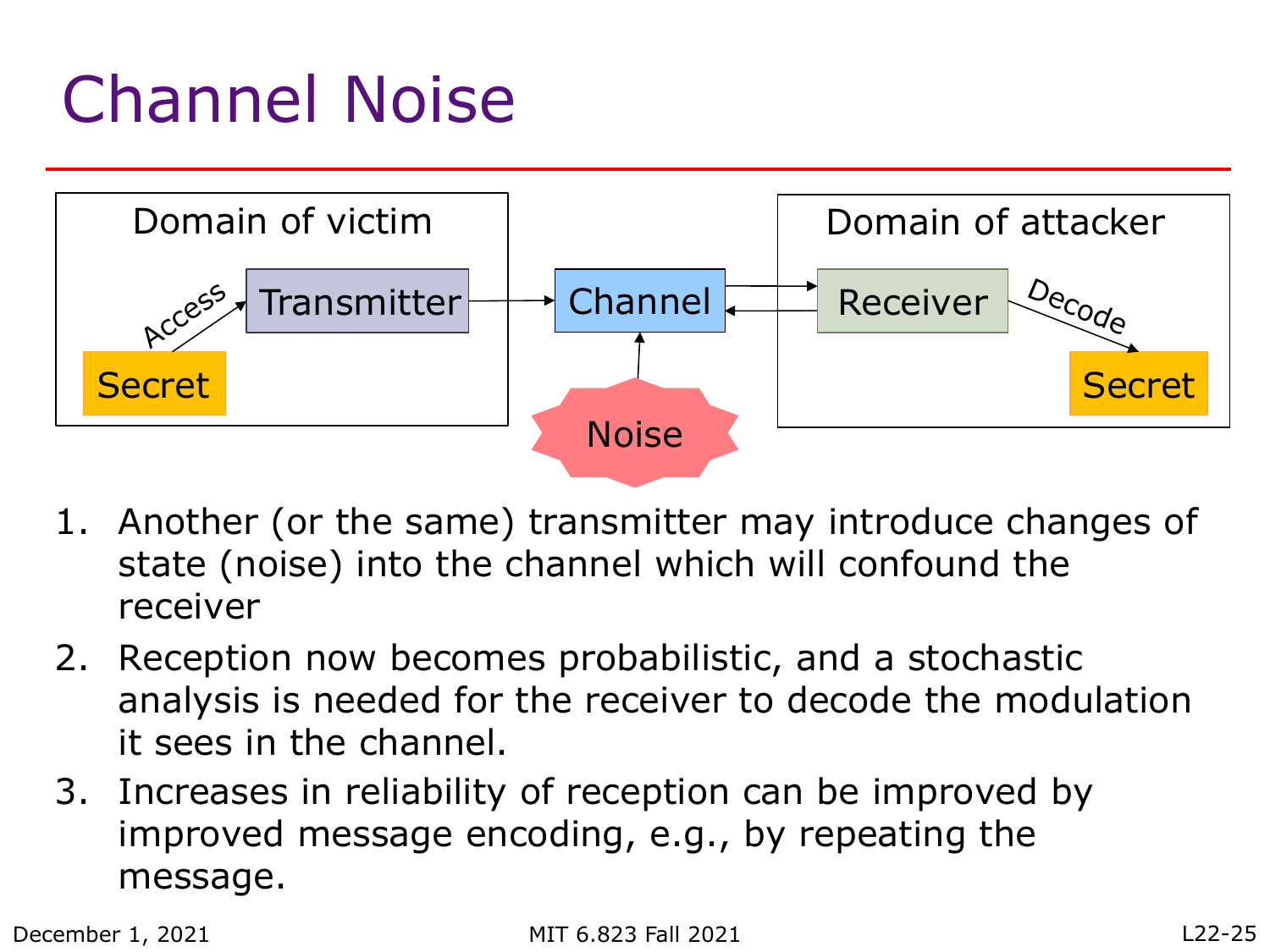### Types of Transmitters



- Types of transmitter:
	- 1. Pre-existing so victim itself leaks secret, (e.g., RSA keys)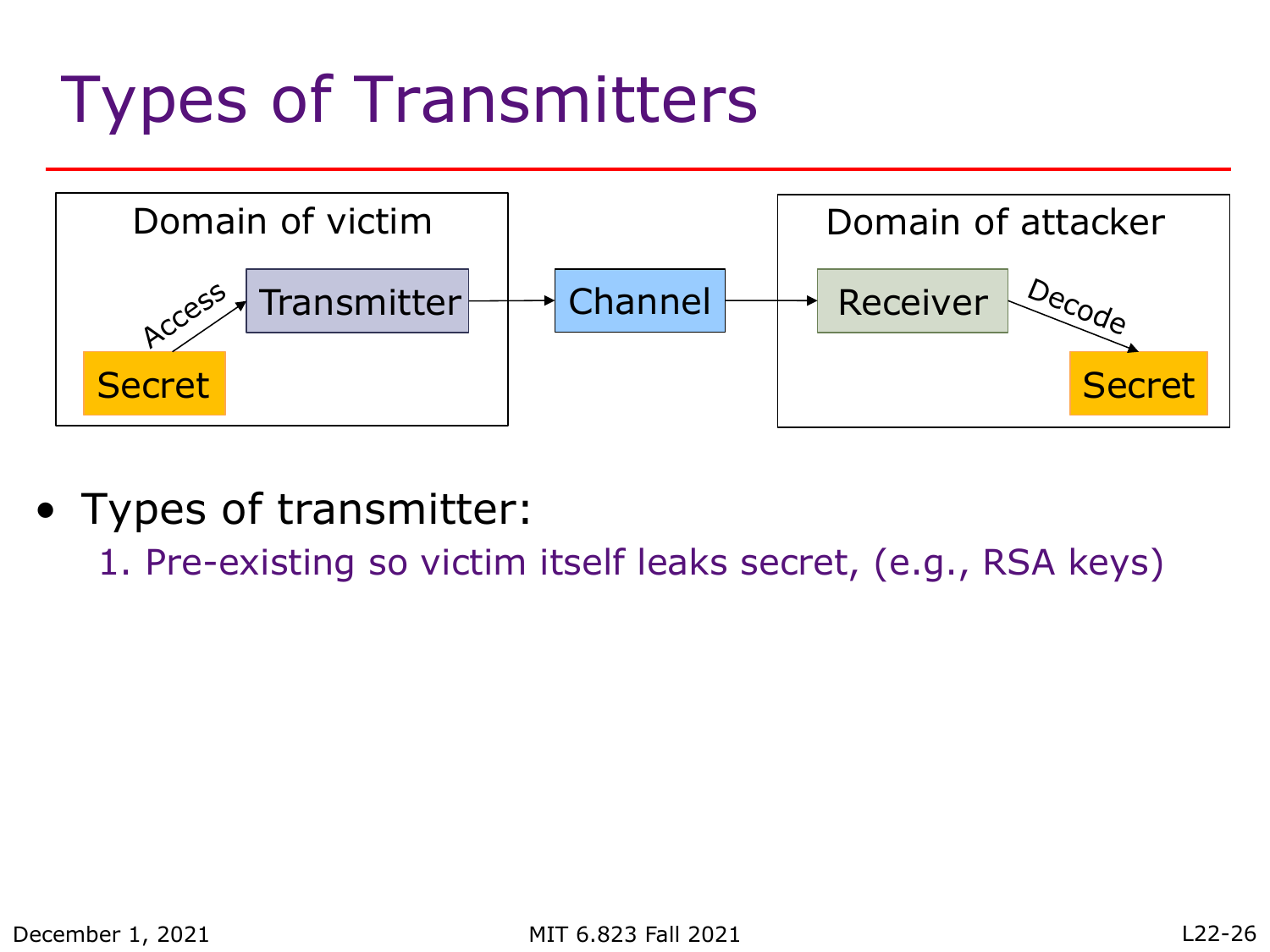#### Another Transmitter



Like a frequency modulated (FM) radio transmission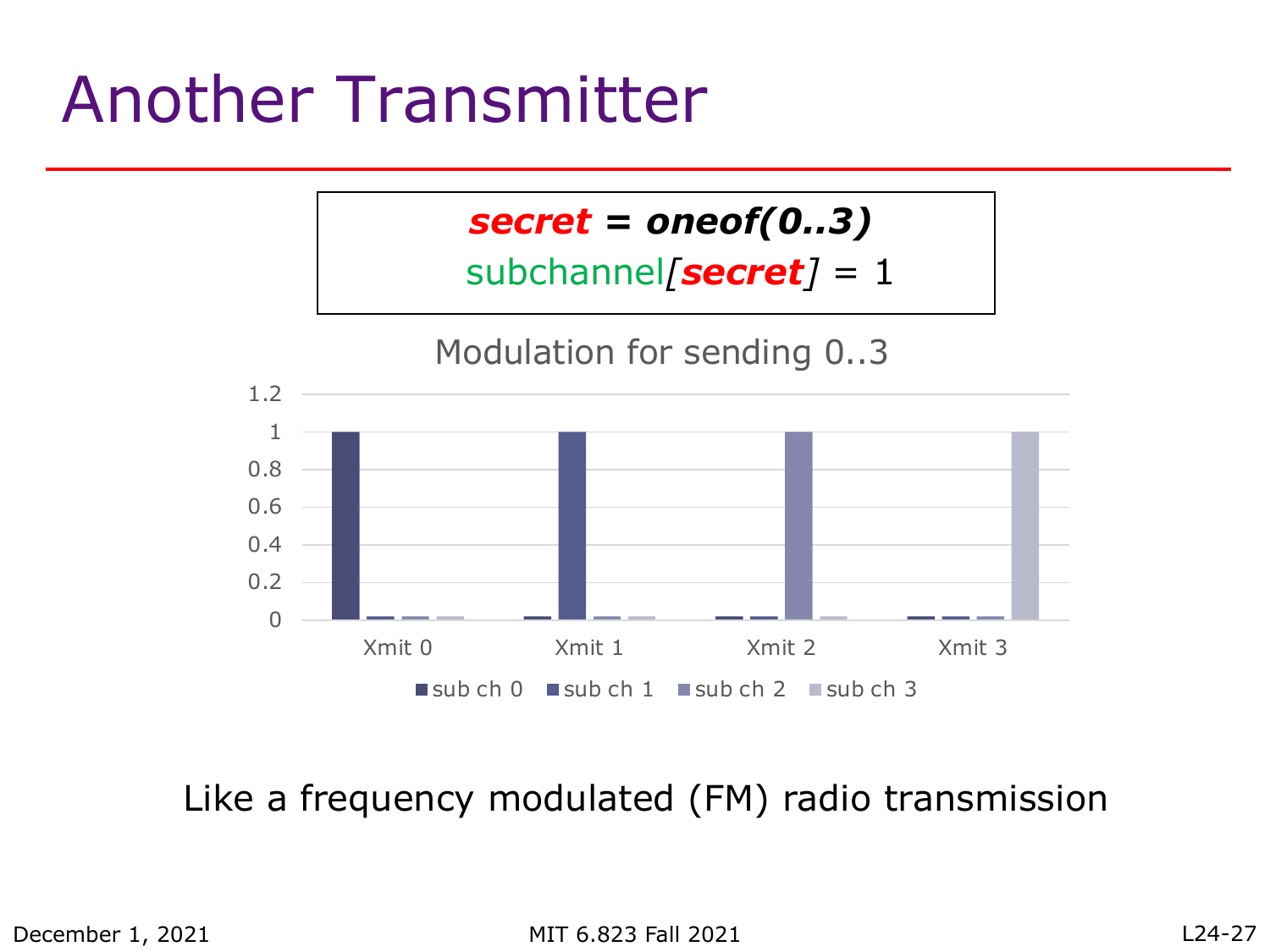#### Reminder: Speculative Execution



- In x86, a page table can have kernel pages which are only accessible in kernel mode:
	- This avoids switching page tables on context switches, but
	- Hardware speculatively assumes that there will not be an illegal access, so instructions following an illegal instruction are executed speculatively.
- So what does the following code do when run in user mode do?

val = \*kernel address;

• Causes a protection fault, but data at "kernel\_address" is speculatively read and loaded into val!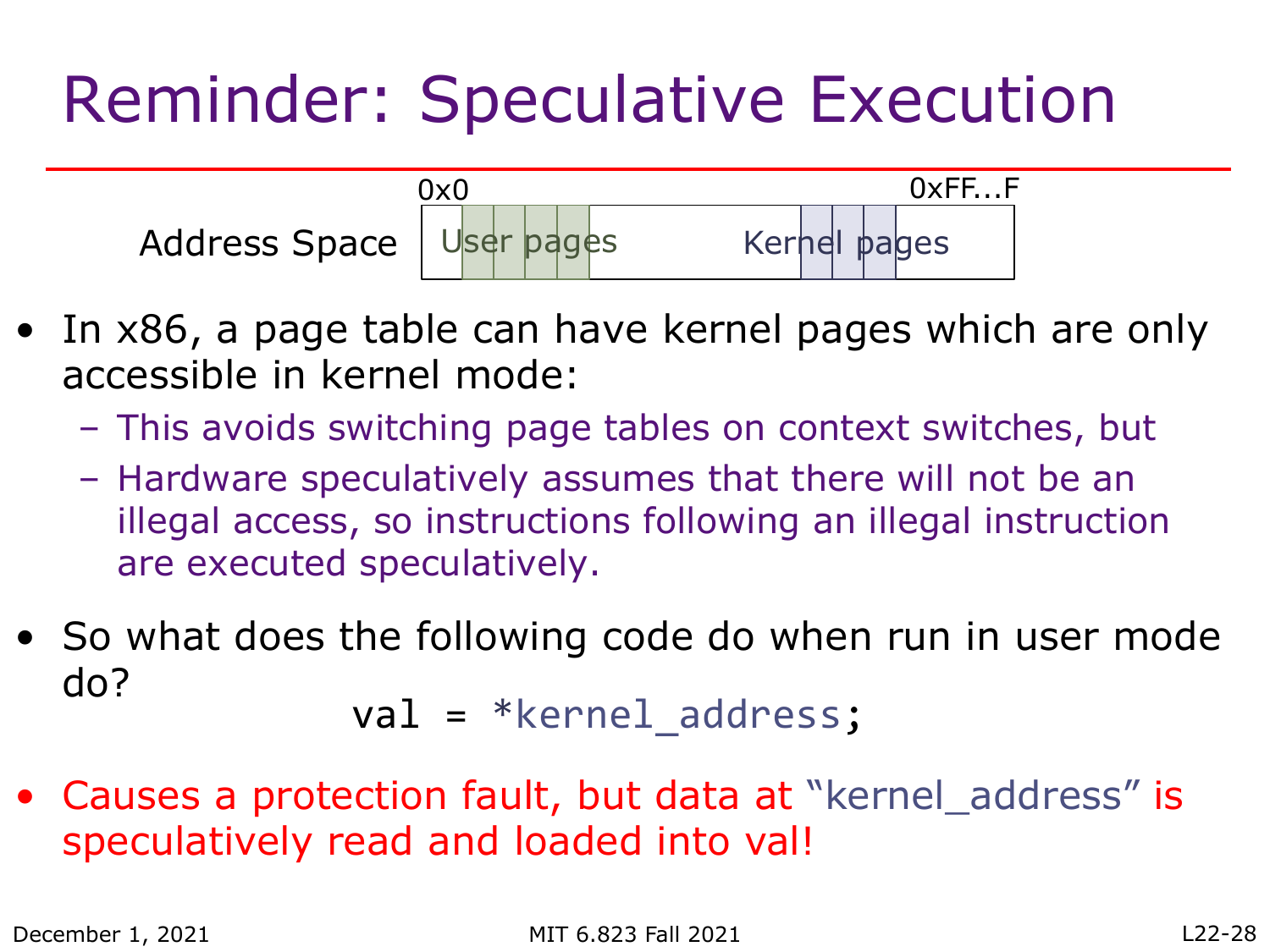#### "FM" Transmitter - Meltdown [Lipp et al. 2018]

- 1. Preconditioning: Receiver allocates subchannels in subchannels[256] and flushes all its cache lines
- 2. Transmit: Transmitter (controlled by attacker) executes uint8 t secret =  $*$ kernel address;

subchannels[secret] = 1;

- 3. Receive: After handling protection fault, receiver times accesses to all of subchannels[256], finds the subchannel that was "modulated", i.e., hits, and therefore has "decoded" a secret byte.
- Result: Attacker can read arbitrary kernel data!
	- For higher performance, use transactional memory (protection fault aborts transaction on exception instead of invoking kernel)
	- Mitigation: Do not map kernel data in user page tables

December 1, 2021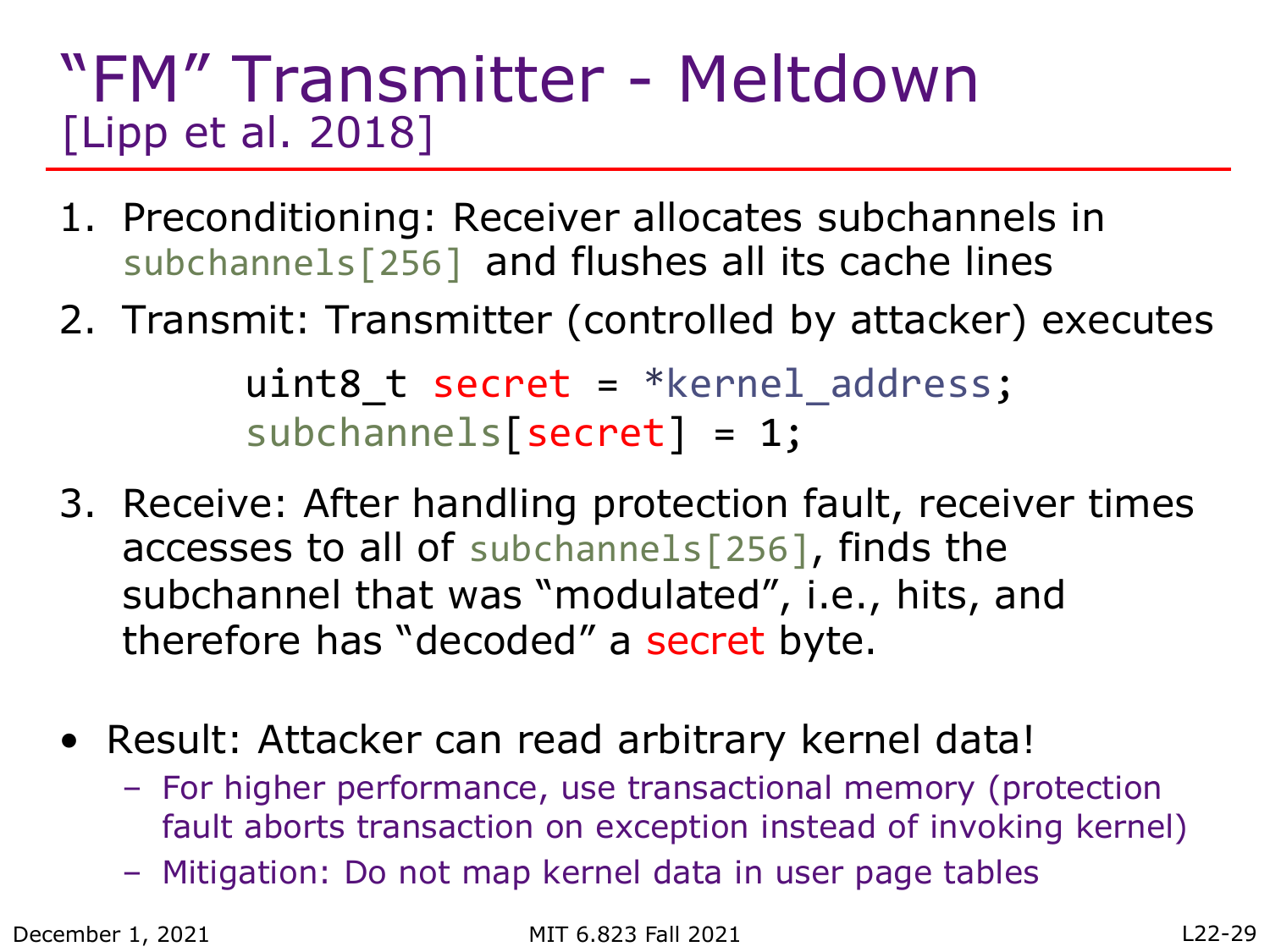### Types of Transmitters



- Types of transmitter:
	- 1. Pre-existing so victim itself leaks secret, (e.g., RSA keys)
	- 2. Programmed and invoked by attacker (e.g., Meltdown)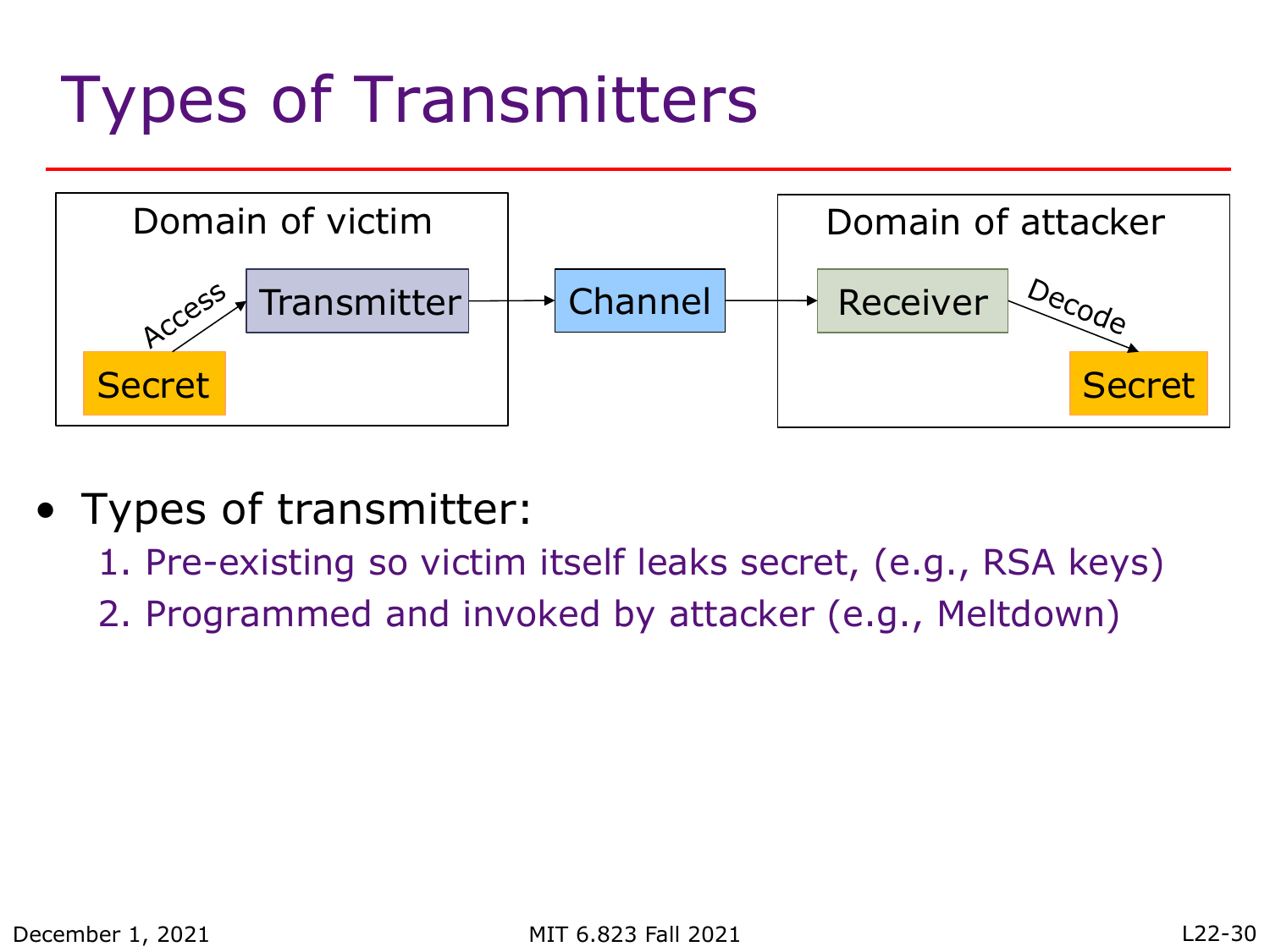#### Spectre variant 2 [Kocher et al. 2018]

• Consider a situation where there is some kernel code that looks like the following:

> xmit: uint8 t index = \*kernel\_address; random  $array[index] = 1;$

• Interpret that code as an FM transmitter:

 $xmit:$  uint8 t secret = \*kernel address; subchannels[secret] = 1;

• But that is kernel code that we cannot execute directly, so if only we could make the kernel jump to "xmit" we could invoke the transmitter…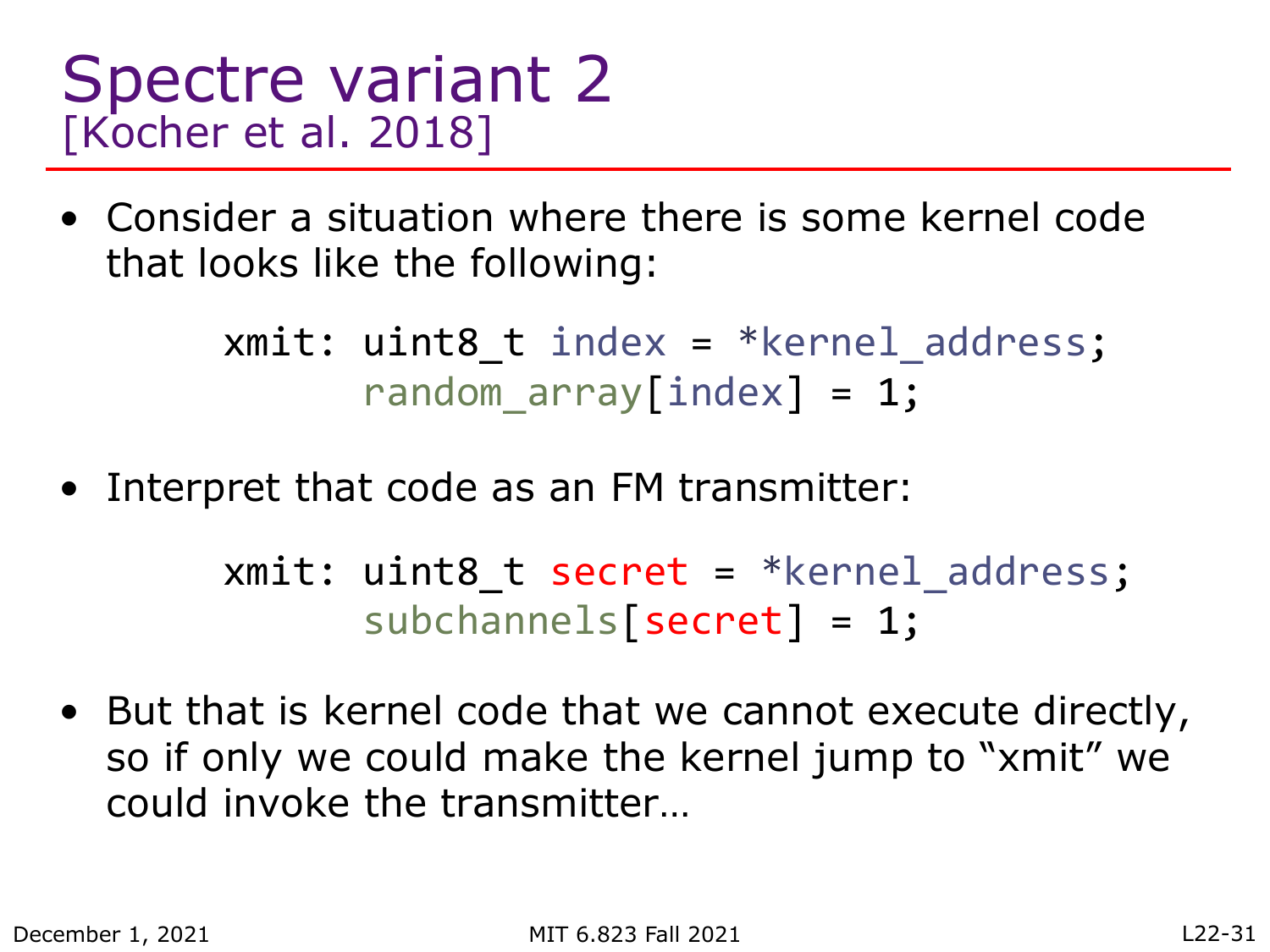#### Spectre variant 2 [Kocher et al. 2018]

• Now assume there is another bit of code in that kernel routine that we can force to be executed looks like:

```
abc: br xyz
```
- Using aliased addresses for `abc` and `xmit` train the BTB to jump to from `abc` to `xmit`
- Now invoke the kernel in a way that executes `abc` and the transmitter will speculatively jump to `xmit` and execute the transmitter and send the secret….
- Note since most BTBs store partial tags and targets it can be hard to get the BTB to jump to an arbitrary address, so Spectre uses the indirect jump predictor.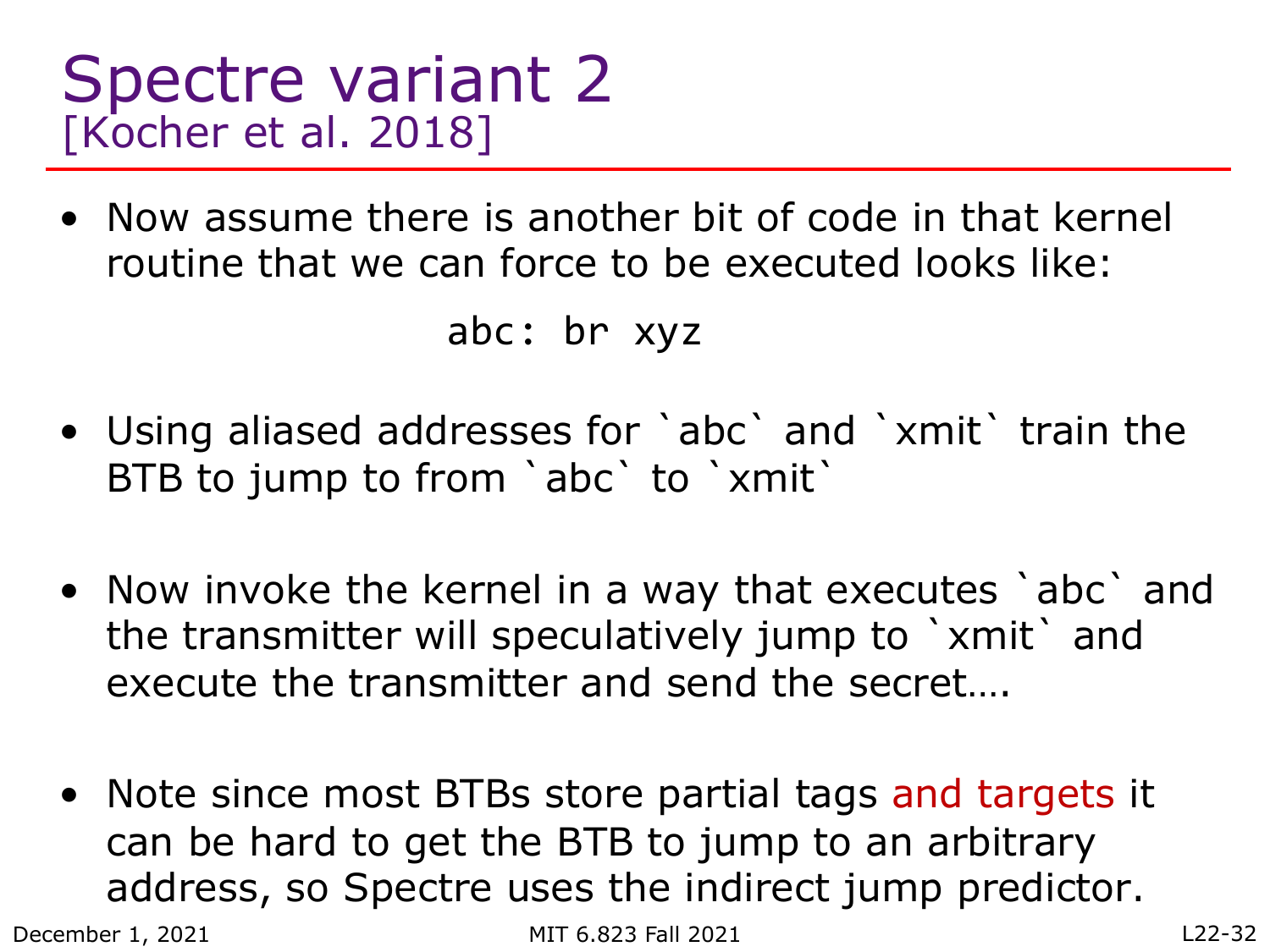### Types of Transmitters



- Types of transmitter:
	- 1. Pre-existing so victim itself leaks secret, (e.g., RSA keys)
	- 2. Programmed and invoked by attacker (e.g., Meltdown)
	- 3. Synthesized from existing victim code and invoked by attacker (e.g., Spectre V2)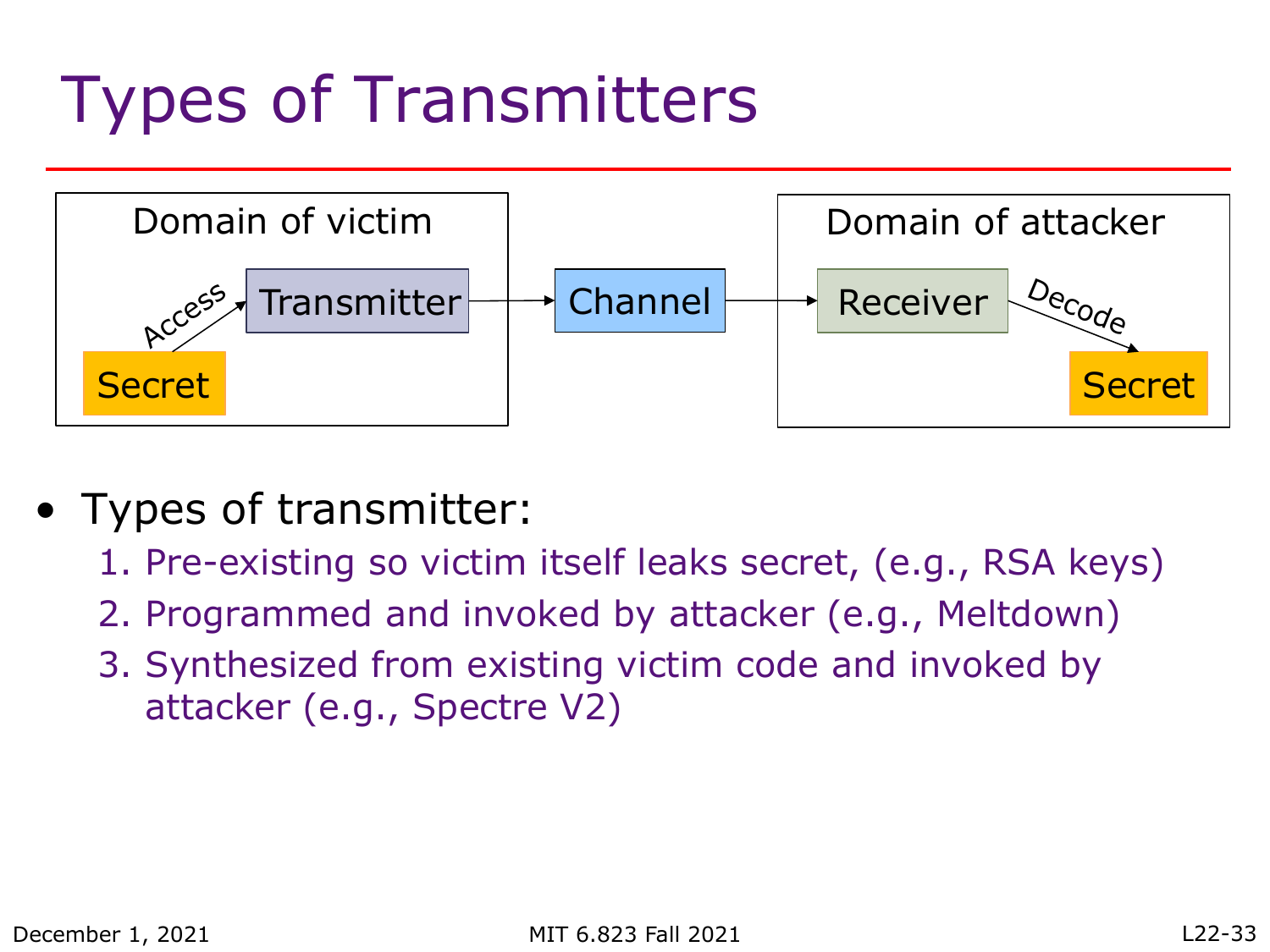#### Spectre variant 1 [Kocher et al. 2018]

• Consider the following kernel code, e.g., in a system call

if (x < array1\_size)  $y = array2[array1[x] * 4096];$ 

- 1. Precondition: Attacker invokes this kernel code with small values of x to train the branch predictor to be taken
- 2. Transmit: Attacker invokes this code with an out-ofbounds x, so that  $&array[ \mid x \rceil$  maps to some desired kernel address. Core mispredicts branch, speculatively fetches array2[array1[x]  $*$  4096]'s line into the cache.
- 3. Receive: Attacker probes cache to infer which line of array2 was fetched, learns data at kernel address
	- array2 may or may not be accessible to attacker (can use prime+probe)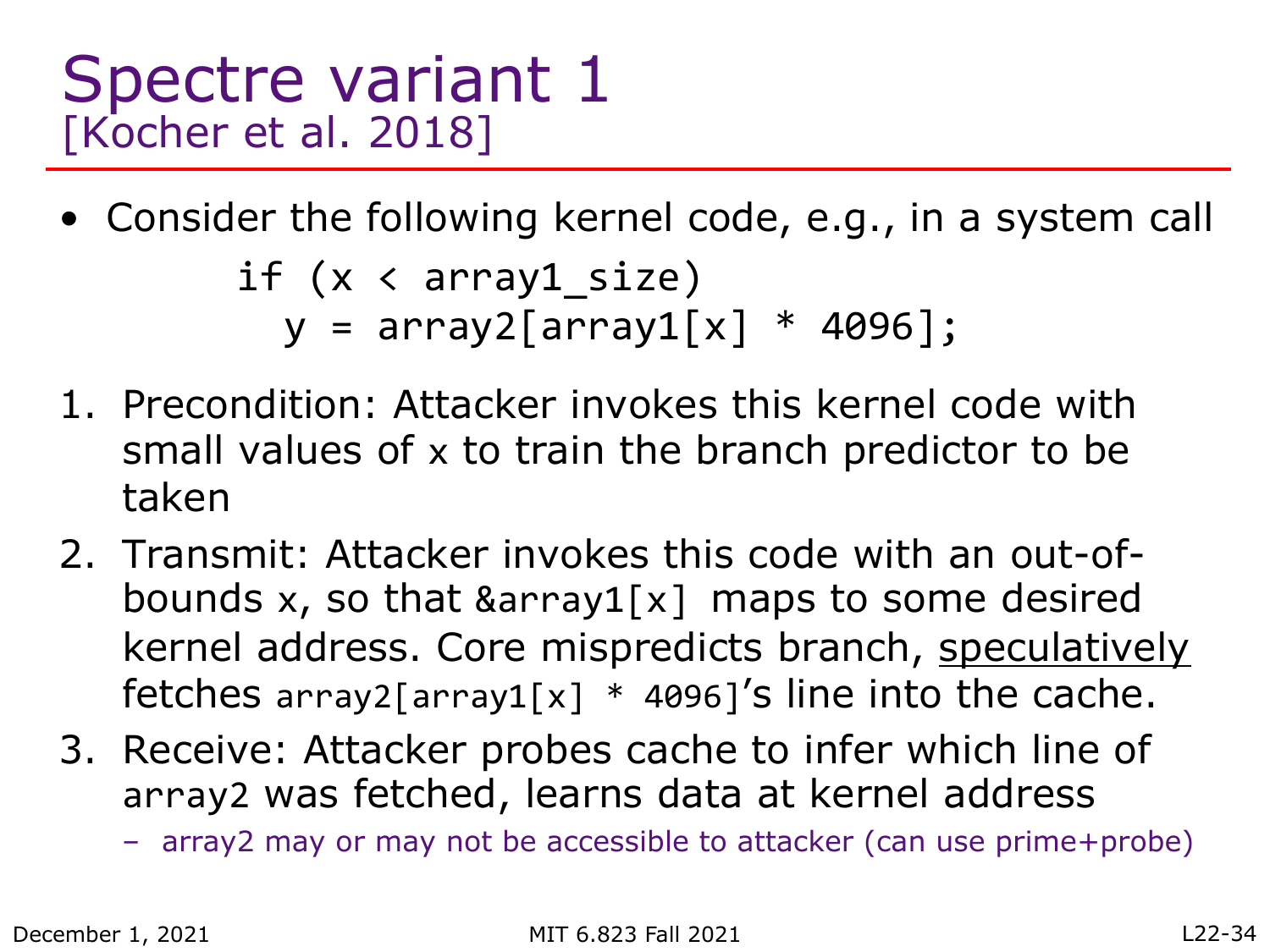#### Spectre variants and mitigations

- Spectre relies on speculative execution, not late exception checks  $\rightarrow$  Much harder to fix than Meltdown
- Several other Spectre variants reported
	- Leveraging the speculative store buffer, return address stack, leaking privileged registers, etc.
- Can attack any type of VM, including OSs, VMMs, JavaScript engines in browsers, and the OS network stack (NetSpectre)
- Short-term mitigations:
	- Microcode updates (disable sharing of speculative state when possible)
	- OS and compiler patches to selectively avoid speculation
- Long-term mitigations:
	- Disabling speculation?
	- Closing side channels?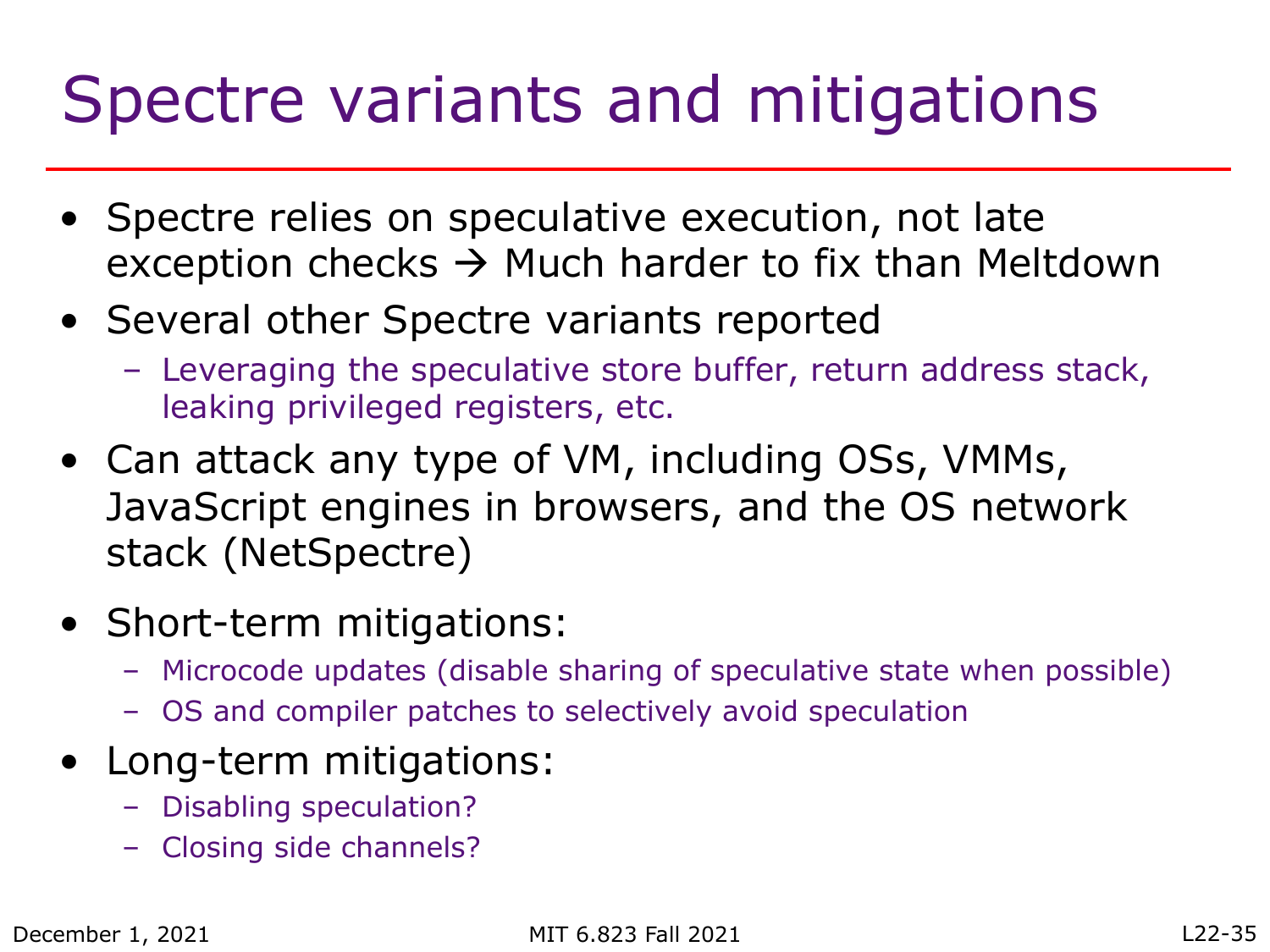# Coming Spring 2022…

#### Learn to attack processors...

Side channel attacks

Transient/ speculative execution attacks

Row-hammer attacks

**SGX Enclave Design** 

Hardware support for memory safety

And more!

#### And learn to defend them!

#### Take 6.888 This Spring!

**Mengjia Yan** 

mengjia@csail.mit.edu

Graduate-Level/AUS

**12 Units (3-0-9)** 

MW 1:00 - 2:30